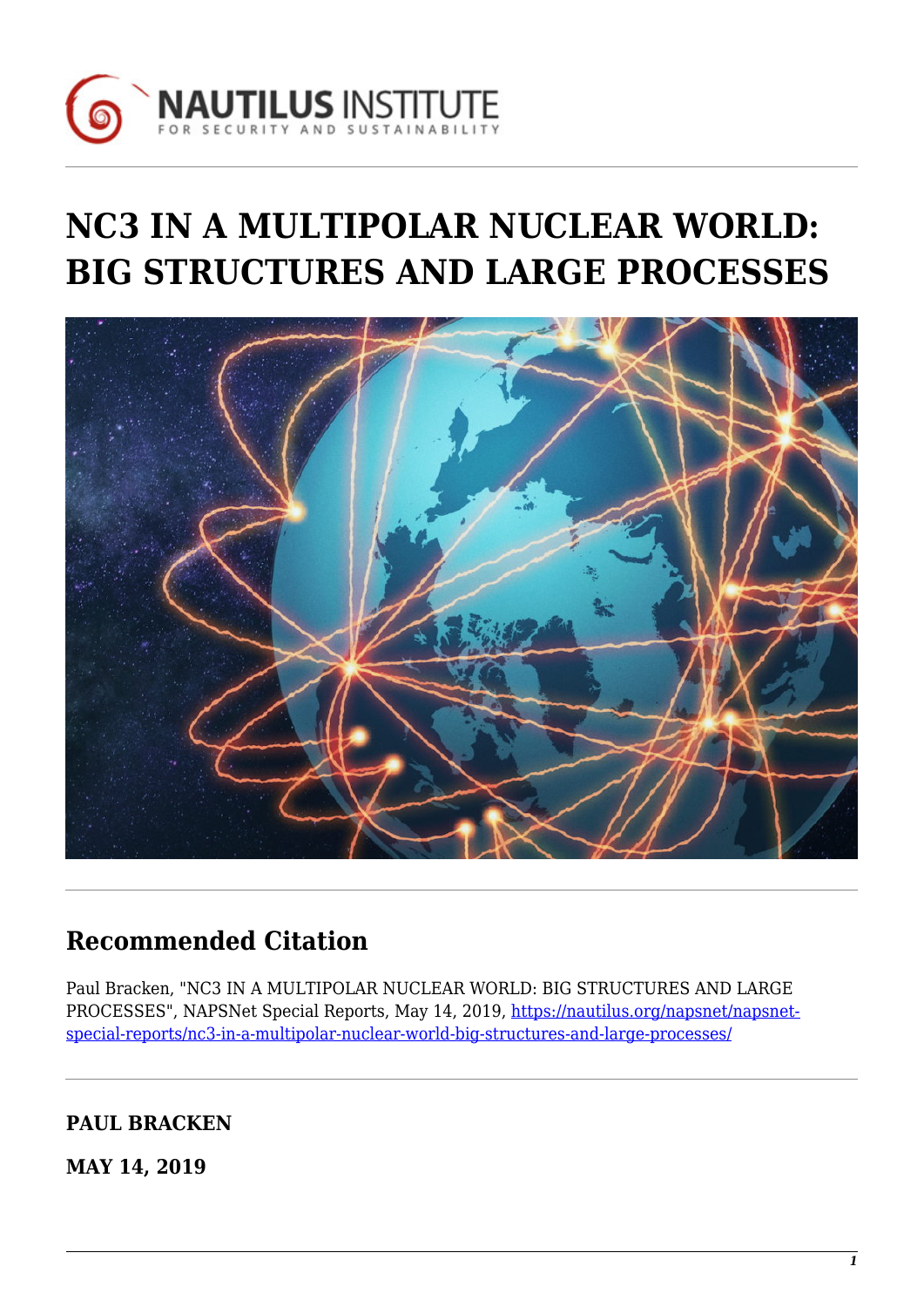## **I. INTRODUCTION**

In this essay, Paul Bracken analyzes the big structures and large processes of nuclear multipolarity. The structures include the national command and control of at least eighteen countries, to include nine nuclear weapon states, "shared" weapons in NATO, missile defense, and key intelligence nodes in select countries. Processes include the delegated flow of launch authority, innovation, and digitization in many forms. A framework for analyzing this global system is developed, one made up of national command and control plus the "system dynamics" of their interlinked behavior.

Paul Bracken is professor of management and political science at Yale University.

Acknowledgments: The workshop was funded by the John D. and Catherine T. MacArthur Foundation.

This report is published simultaneously [here](https://nautilus.org/?p=97769) by Technology for Global Security and here by Nautilus Institute and is published under a 4.0 International Creative Commons License the terms of which are found [here.](https://creativecommons.org/licenses/by-nc-sa/4.0/)

A podcast with Paul Bracken, Peter Hayes, and Philip Reiner on NC3 in a multipolar world is found [here.](https://soundcloud.com/user-711124430/the-fourth-leg-grand-tactics-and-the-thin-skin-of-civilization)

The views expressed in this report do not necessarily reflect the official policy or position of the Nautilus Institute. Readers should note that Nautilus seeks a diversity of views and opinions on significant topics in order to identify common ground.

Banner image is by Lauren Hostetter of [Heyhoss Design.](http://heyhoss.design/)

#### **II. NAPSNET SPECIAL REPORT BY PAUL BRACKEN**

#### **NC3 IN A MULTIPOLAR NUCLEAR WORLD: BIG STRUCTURES AND LARGE PROCESSES**

#### **MAY 14, 2019**

#### **Summary**

This paper analyzes the big structures and large processes of nuclear multipolarity. The structures include the national command and control of at least eighteen countries, to include nine nuclear weapon states, "shared" weapons in NATO, missile defense, and key intelligence nodes in select countries. Processes include the delegated flow of launch authority, innovation, and digitization in many forms. A framework for analyzing this global system is developed, one made up of national command and control plus the "system dynamics" of their interlinked behavior. The paper underscores how advanced technologies — cyberwar, drones, and anti-satellite weapons (ASAT) —affects NC3.

The paper specifically assesses the two big structures that are forming in Europe and Asia. NATO is attempting to modernize its nuclear deterrent for the new realities of European security. In Asia, a pentapolar structure of major powers (United States, Russia, China, India, and Japan) has growing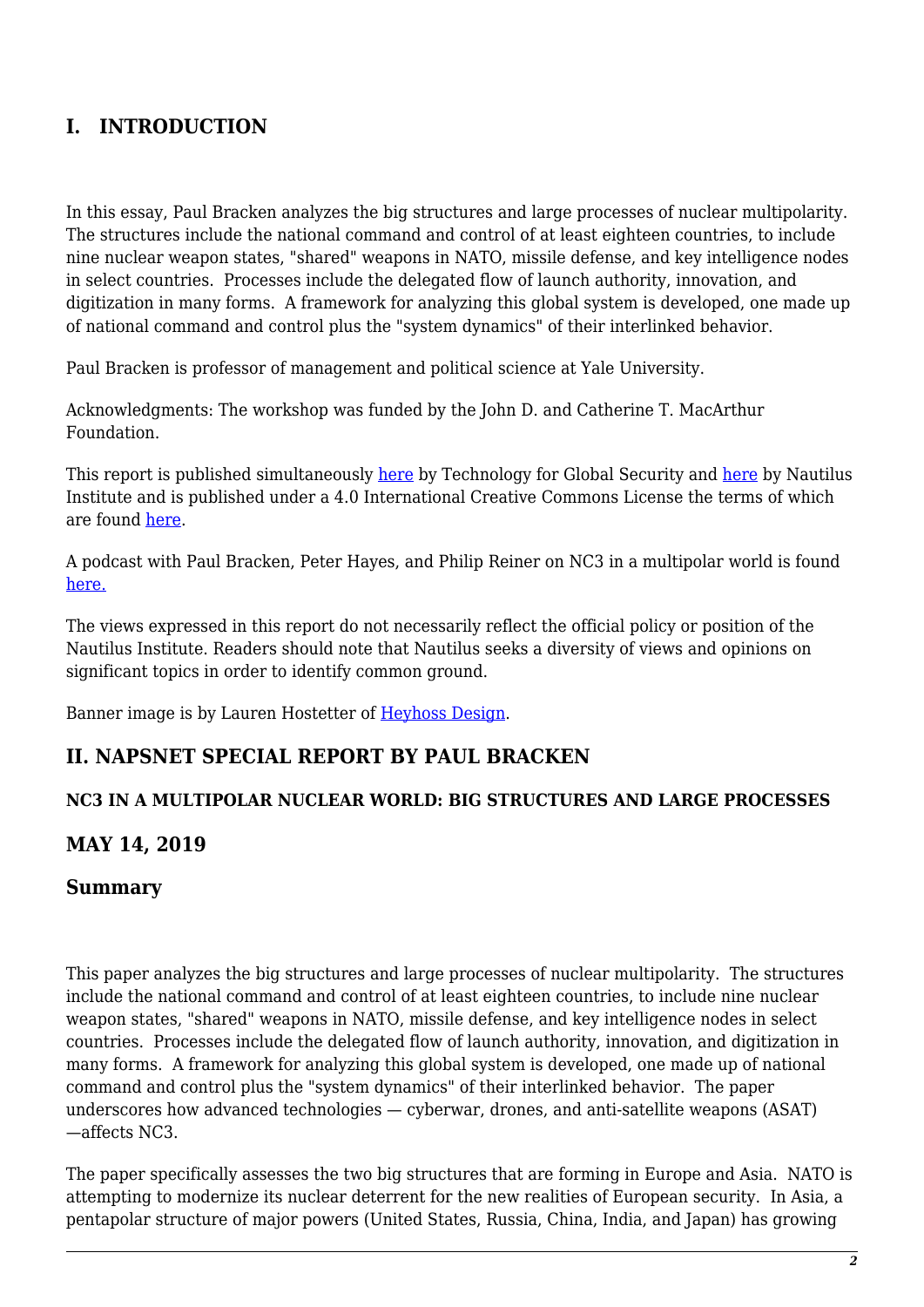nuclear interactions: in missile defense, cyber, space, and in upsetting the U.S.–Russia strategic balance. The critical importance of information transfer for bolstering a coalition member's ability to target its nuclear forces is analyzed as an example of the "new" dynamics of multipolarity.

<span id="page-2-0"></span>That a conference on nuclear command, control, and communications (NC3) is being held at all says a lot about the world we are in.<sup>[\[1\]](#page-18-0)</sup> After the Cold War the overwhelming emphasis in the United States and Europe was on nuclear non-proliferation. Non-proliferation had wide support. I would argue that it had more bipartisan support than any other policy, whether in economics, health care, or protecting the environment. In these fields there were disagreements on goals as well as ways to reach them, but not in opposition to non-proliferation or the reduction of the role of nuclear weapons in American security policy. Hawk, dove, Republican, Democrat, liberal, conservative — it didn't matter. All were on board opposing nuclear weapons.

In the late 2000s the abolition of all nuclear weapons even seemed to be coming. President Barack Obama backed this goal. So did the foreign policy establishment. Henry Kissinger, George Schultz, Sam Nunn, and William Perry all supported "global zero" — that is, the elimination or sharp reduction of nuclear weapons for all countries, including the United States. Academics, think tanks, and intellectuals quickly jumped onto this bandwagon.

Yet here we are at a workshop on how to *operate* these forces — now for nine countries. The papers at this workshop analyze the command and control systems of major powers like the United States and of secondary powers like Israel and North Korea. They also explore new issues like the way that cyberwar could paralyze this command and control. And they examine new pathways to escalation in a world that is both nuclear and high tech.

<span id="page-2-1"></span>The change in focus from non-proliferation and reduction to operations and command and control reflects an historical change. We are seeing a new security order take form, one that I've called a second nuclear age[.\[2\]](#page-18-1) U.S. policy, along with others, is *responding* to this change. In this paper I describe a global perspective on the challenges of this new security order. My framework goes beyond the U.S.–Soviet stability paradigm of the Cold War. It offers a framework for how national command and control systems will interact with each other based upon interlinkages and connectivity created by new advanced technologies. This global system is made up of the national systems that have been so carefully analyzed at this workshop.

#### **Big Structures and Large Processes**

<span id="page-2-2"></span>The world that we are in is *not* simply nuclear *and* multipolar. This description is fine as far as it goes. But it leaves out one critical element, namely, the system dynamics that this global structure produces. We do not know yet what these dynamics are. In order to get at these dynamics, I've chosen a framework consisting of two macro elements: big structures and large processes. By *structures* I mean the relatively enduring parts of a system, namely those that last over years and decades, and which bear on matters of defense and international order. Examples are the best way to illustrate the notion of big structures. As described in a masterful way by Henry Kissinger, the Congress of Vienna was the structure devised to keep European order following the defeat of Napoleon.<sup>[\[3\]](#page-18-2)</sup> To make it work other big structures were developed: the Royal Navy, the Prussian Army, and later, the German General Staff. These big structures and their follow-on institutions were also important in the two world wars. On the American side I could add "Detroit" as a key structure in World War II. This was the huge U.S. industrial production system which was repositioned from commercial to war goods.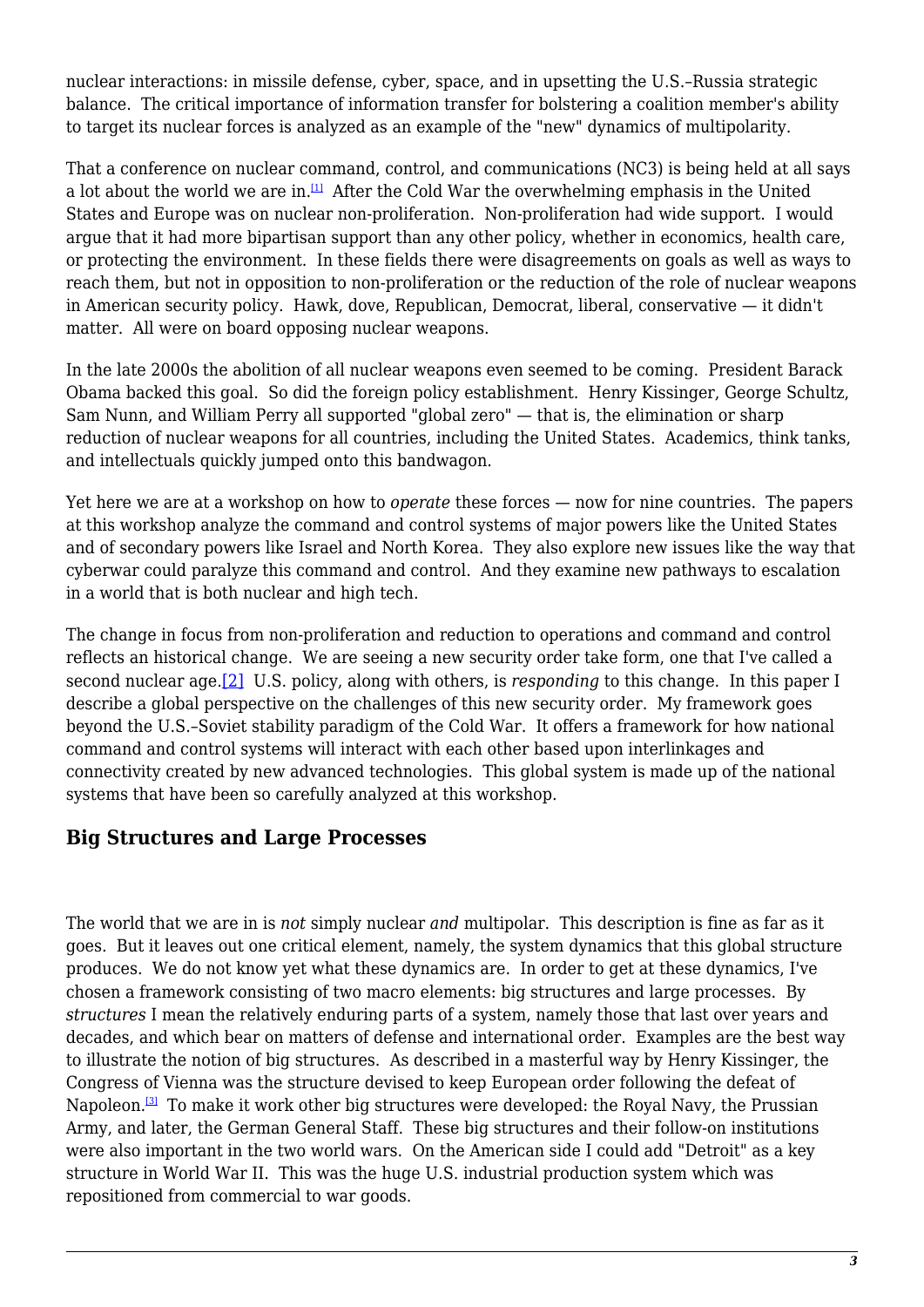The big structures of the Cold War included NATO, the Strategic Air Command, the Soviet Army and Strategic Rocket Forces, etc. One could add arms control to this list, in that arms control as an institution endured over many decades to constrain nuclear weapon developments.

Processes are defined as flows of work or information. Important examples of processes relevant to nuclear multipolarity are the flow of launch authority for nuclear and cyber weapons, innovation, and digitization. The flow of authority in a command and control system for launching nuclear, cyber, or other weapons is now taking shape in several countries. Here, the "work" flow is the authorization to fire weapons. As this paper will argue, launch authority is an elementary institutional arrangement. Even established nuclear powers are revisiting this arrangement. New threats arising from cyber, hypersonic missiles, and disrupted communications, along with debate about the "stiffness" of nuclear triggers, are causing a rethink of this issue in many countries.

Innovation is also a very important process. The *institutionalization* of innovation was a distinctive invention of the Cold War. For the first time whole organizations were established by governments in peacetime to exploit science and technology for military purposes. Lawrence Livermore Laboratory, DARPA, and the Naval Research Laboratories are examples. Today, digitization is a major process in the armed forces of many countries. A raft of new organizations has been created (U.S. Cyber Command, Unit 61398 in the Chinese PLA) to do this.

Today big structures and large processes are transforming international security. They need to be identified. More, the multipolar nuclear order needs to be mapped out in terms of the complex relationships between these structures. This is similar to analyzing the European security order following Napoleon, which required a comparable identification and mapping exercise. The same could be said for mapping out World War II and the Cold War. Today, big security institutions need to be looked at in terms of their evolution and enduring character. We need to move away from overreliance on short-term thinking about them for the very good reason that they are not going away anytime soon.

These structures will be directed by governments for various purposes. Yet, like all complex organizations they have their own goals. Today, for example, a great concern in many countries is whether their intelligence services are up to the task of improving the performance of the legacy armed forces, the army, navy, and air force. Cyberwar is integrated into the operation of these forces. There are also national programs – "moonshots" – to advance a nation's innovation capability in cyber, artificial intelligence or AI, and quantum computing. Another example of a large process is the intelligence estimation of North Korea's two moonshots, in missiles and a hydrogen bomb. Both of these programs were badly underestimated by Western intelligence as to how long it would take to acquire them.

Nuclear command and control structures are new in many countries (North Korea, Pakistan) because their nuclear weapons are new. They are only taking shape now. For advanced countries one of their central concerns is how innovation and digitization will impact their own nuclear deterrents. How a new system dynamic will affect crisis management, early warning, escalation, and deterrence in a world where most major powers have the bomb, and where smaller nuclear countries also have it, is the central question of our age for everyone.

## **The Basic Structure of Nuclear Multipolarity**

When we say that a nuclear multipolar world has developed what is meant, quite simply, is that nuclear weapons have spread to many countries whose leaders exercise control over their weapons. Since multipolarity is such a basic feature of the structure of the developing security order, it's worth specifying in more detail what is being said.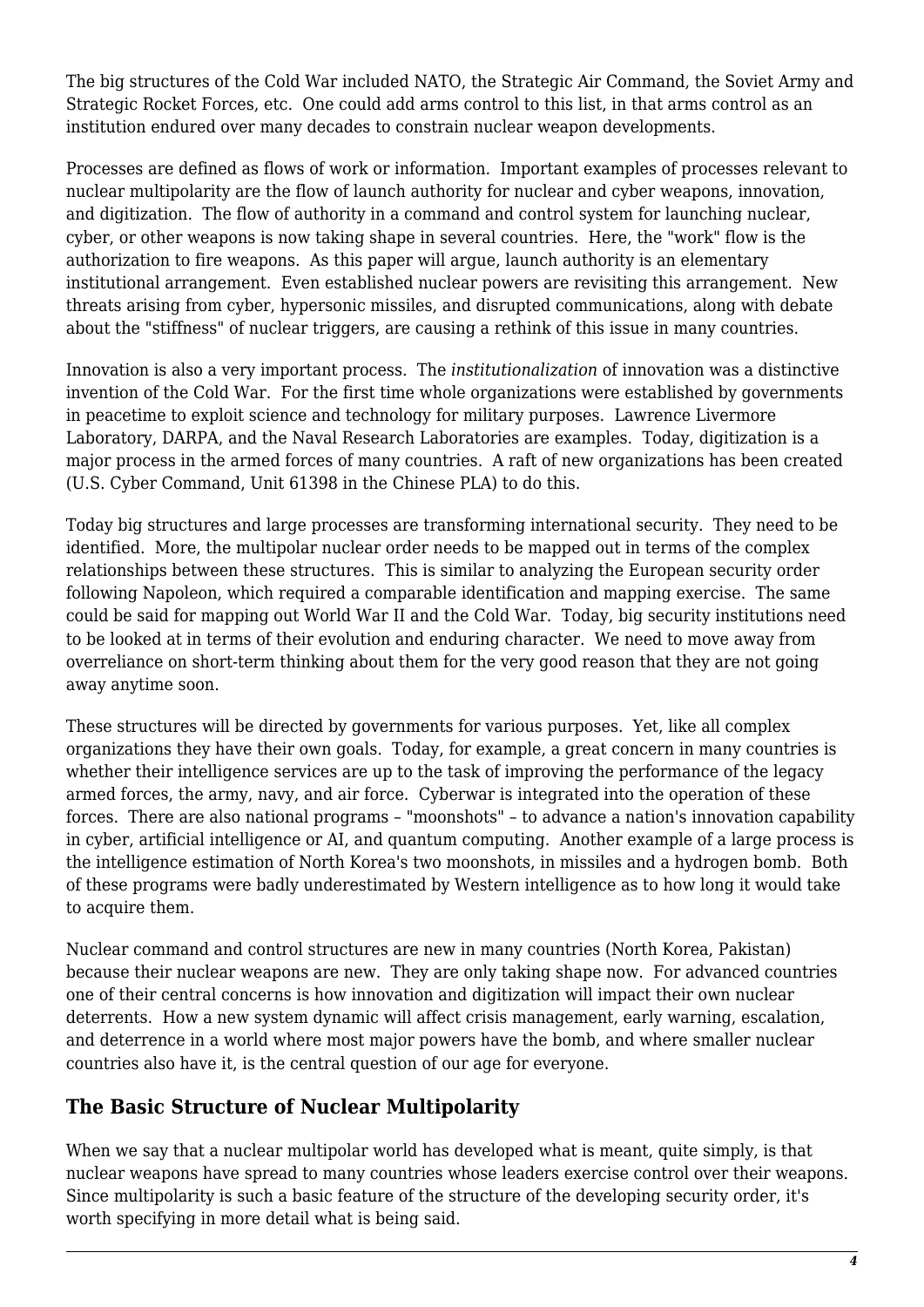Three features of this multipolar structure stand out. First, the actors in this system are *sovereign* states the leaders of which can do pretty much what they want inside their own borders. They can choose to get the bomb or not. They can decide to MIRV (multiple independently targetable reentry vehicle) their missiles or develop tactical nuclear weapons. *Multipolarity* is an important concept precisely because different states will choose different answers to these choices.

Short of world government or global hegemony by one state over all the others, we are in a world of relatively independent national decision-making units. Restraints once sharply limited this independence, like technological backwardness or bloc membership. But today these are less powerful constraints than they were in the 20th century.

It might be added that this *multipolar* perspective rules out other possible structures for world order. For example, I see little prospect for a clash of civilizations because it is *countries*, not *civilizations*, the leaders of which control the "trigger" of using military force. This national trigger is what command and control is all about.

Second, multipolar systems are not new. As Henry Kissinger wrote, Europe after Napoleon and also in the first half of the 20th century were multipolar systems. Most of the time states in multipolar worlds behave in a conservative, risk avoiding, or at least risk managing way. Diplomacy in multipolar systems was usually about preserving stability, defined as not falling into a large war. But not always, as World Wars I and II showed.

What is new about *nuclear* multipolar systems is not only that they have atomic weapons, in the sense that most major powers in them have the bomb (the United States, China, Russia, and India). It's that advanced technologies introduce new system dynamics into the system that transcends diplomacy. This is a theme of many of the papers at this workshop: that technology has raced ahead of diplomacy. Another way of saying this is that *national leaders do not really understand their own forces*. Cyber, space, electromagnetic pulse, drones, AI, stealth, etc., so radically change operations that getting diplomacy in synchrony with them is extraordinarily difficult. As some papers argue, and as participants have pointed out to me, even senior military leaders may not understand their own forces because of the disruptive impact of advanced technology, and because legacy, archaic command and control systems are unable to manage the new dynamics of the technologies. Legacy command and control systems may be incapable of dealing with the demands of advanced technology operations or the stress of complex interactions between so many nuclear command systems. The multipolar order, in effect, puts a nuclear context on poorly understood system dynamics. *It widens the gap between the military and diplomatic behavior.*

Third, and finally, in a world of multiple independent decision-making centers, coalitions take on renewed importance. This is the lesson from common sense, history, and game theory. In a dangerous world it won't be every country for itself, but rather a competition between coalitions. The Cold War had coalitions, it is true. But these (NATO, Warsaw Pact) were better seen as tautly disciplined blocs dominated by the two superpowers. This was overwhelmingly so when it came to nuclear weapons.

It's very different now. Holding coalitions together, extending deterrence to them, and driving wedges among states in rival coalitions is likely to be a significant strategy – and a source of crises. I would contend that this type of behavior is already seen in the way North Korea and Iran have been handled by the United States, and by China and Russia. That is, the major powers do not see these cases as instances of nuclear non-proliferation, but instead as "fronts" to disrupt American influence more generally.

A notable feature of these three multipolarity characteristics is how command and control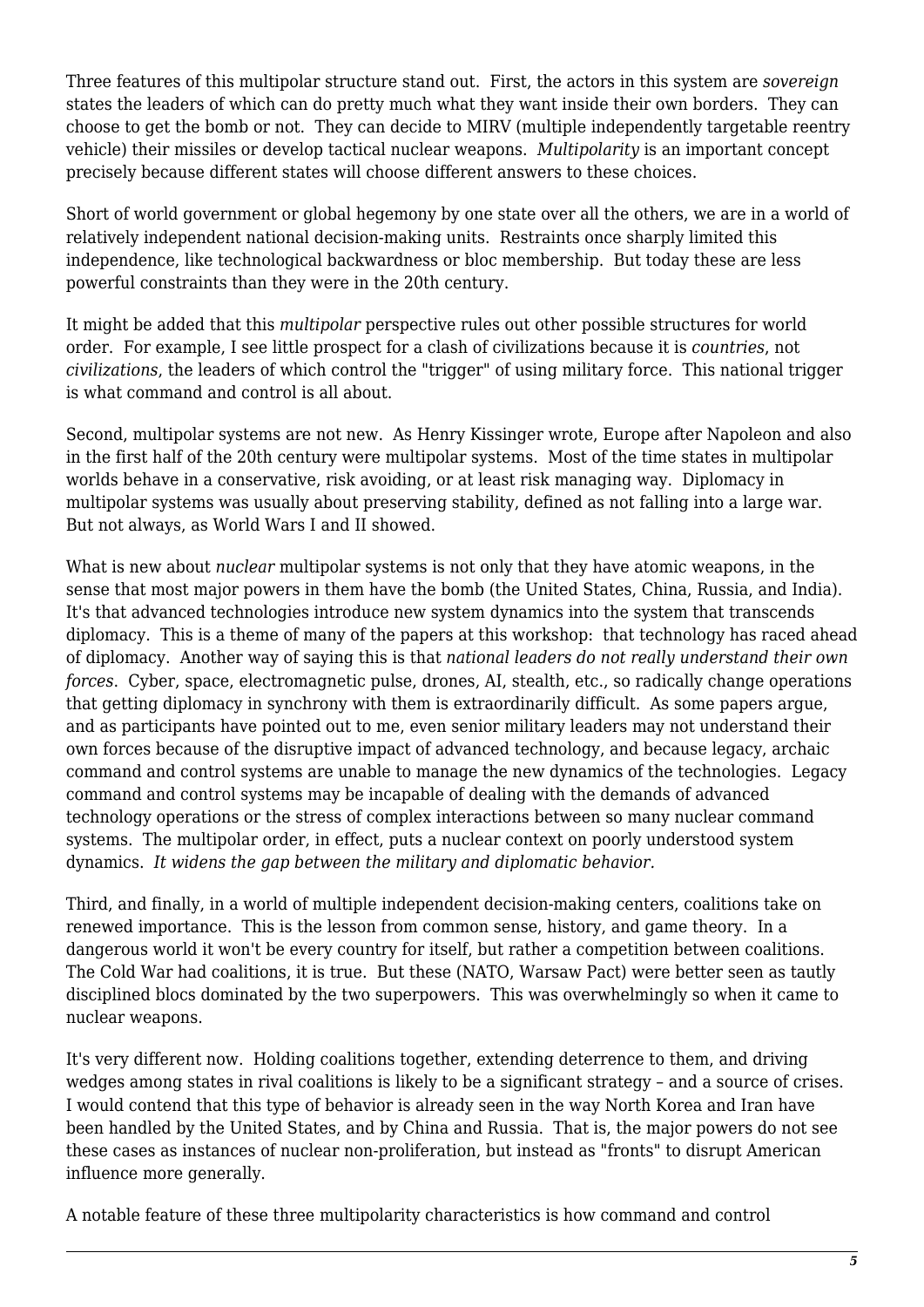imperatives permeate all of them. A state with nuclear weapons has to work out institutional arrangements for using this force, protecting it, and anticipating the possibility that the leadership itself will be a prime target of attack. The sovereignty of the state is itself a target. In addition, a country that is protected by another state's nuclear guarantee needs to judge whether this guarantee is believable, in peace and in war.

Most of the advanced technologies entering world arsenals now are information intensive. They exploit, leverage, distort, and conceal information*. Information is the "stuff" of command and control*. These technologies process vast amounts of information. And this vast scale and complexity makes the information processing structures opaque to political leaders. National leaders will be called on to assess the attribution of cyber strikes and conflicting intelligence and – at the same time – to see through deception efforts. The classic elements of surprise attack are all here: vigilance, warning, readiness, deception, assessment, and distribution of information to those who can do something with it. But there are new elements as well. The speed of information, its variety, its fusion, and the fact that much of it is produced by algorithms and machine learning makes this a very complex problem.

Finally, command and control affects nuclear coalitions in critical ways. One is information sharing. Country A may have superior intelligence collection. It can share this with another state, Country B, as a way to rapidly bolster B's military preparations. Another new feature are *anonymous* attacks. A country can't really be certain who is behind the new domains of war like cyber. It may not be the enemy one thinks. It could be a "crazy state," one intent on upsetting stability between two other countries. A naïve belief has built up about attribution of cyber-attacks. We tend to believe what intelligence services claim is the origin of an attack. But the record of missed intelligence warnings, from Pearl Harbor to the Tet offensive, is pretty convincing evidence to the contrary. For cyberattack against nuclear command and control and its supporting systems – electricity, transportation, etc., – attribution is a significant problem.

## **Two Themes: Globalization and Technology**

Two themes animated the papers at this workshop: globalization and technology. By *globalization* I mean both geographic and network facets of command and control. Nine countries now possess nuclear weapons. Five more countries (Germany, the Netherlands, Belgium, Italy, and Turkey) have U.S. nuclear weapons positioned on their territory. Other nations are so critically involved with U.S. nuclear operations through warning, intelligence, and missile defense that for all practical purposes they are part of the U.S. NC3 system (Japan, the ROK, Australia, and Taiwan). At least eighteen countries are involved in nuclear or closely related NC3. Globally, no less than thirty-six states are directly or indirectly involved in the projection of nuclear threat against other states (namely, the U.S. and its NATO and Pacific allies, plus the other eight nuclear armed states, all dependent in one way or another on nuclear command and control systems).

*Globalization* in computer network terms has a slightly different connotation than in geography. In computer science, globalization refers to an information processing system that isn't local. Technologically speaking, the trend in sensors, communications, and information processing over the last two decades has been to go from "local" to "global" networks in this sense. Examples include 5G networks, satellite communications, and the internet itself.

In terms of nuclear command and control this computer network definition of globalization has to be added to the geographic count of nuclear weapon states. Military geography is now made up of this network space just as much as it is of geography defined in terms of physical space.

For the United States especially, globalization defined in terms of who has nuclear weapons and in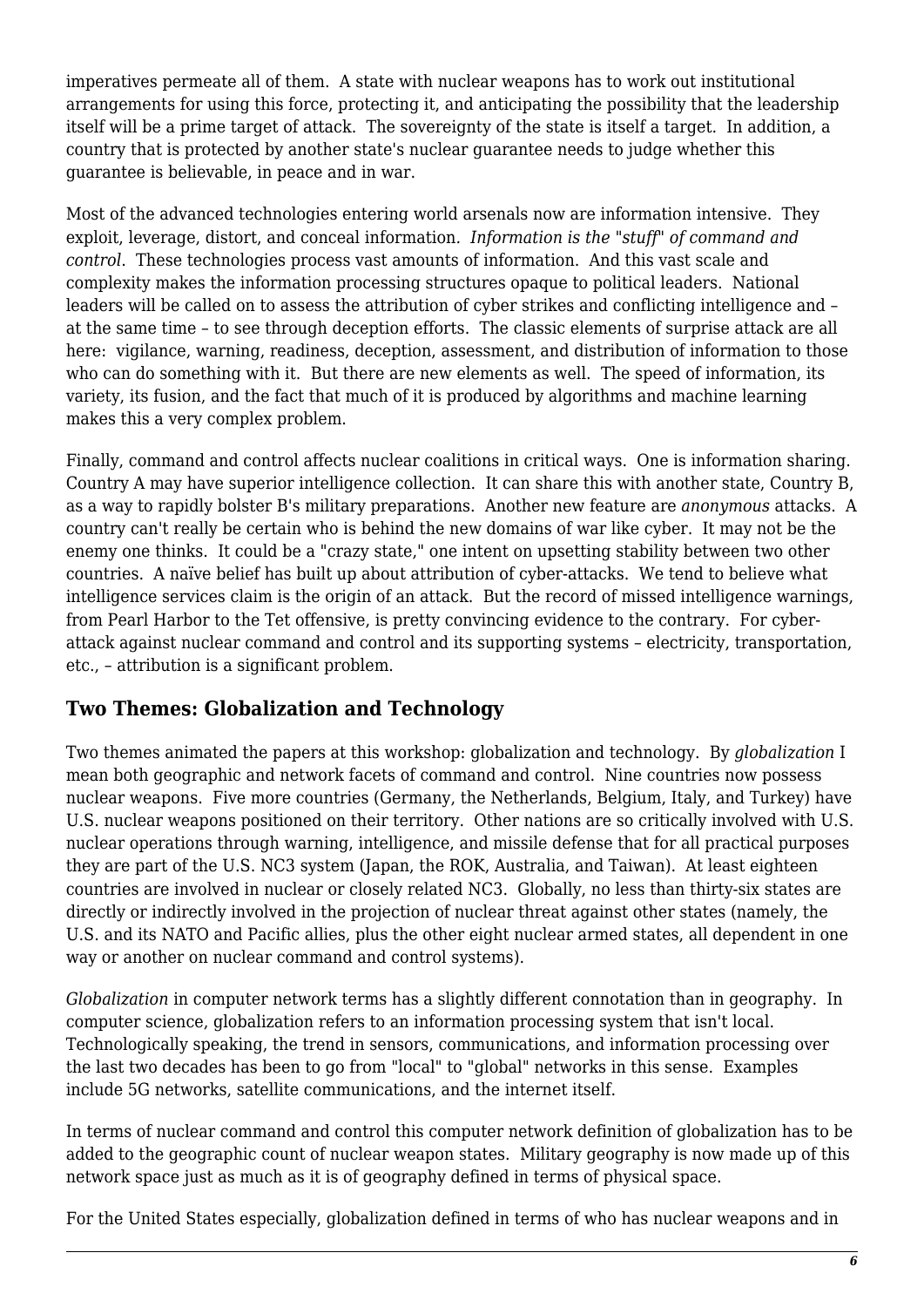<span id="page-6-0"></span>terms of the changing character of network space is important. Broadly speaking, most U.S. nuclear command and control in the Cold War focused on NATO and the strategic retaliation mission. Today it has to focus on Asia, from the western Pacific to NATO, to include the Middle East. The size of this geography is far larger than the NATO contingency of the Cold War. In addition, the nature of modern war is that space, cyber, undersea, and financial warfare via the banking system and clearing centers like SWIFT are now warfare domains with very rich targets spread over a global scale in both definitions of globalization. $[4]$  Moreover, it must include space-based communication assets and ground nodes that are critical to the NC3 systems of most (but not all) nuclear armed states and their allies. It cannot be emphasized too strongly that command and control must be understood in this larger sense. There is a tendency to miss this point when nuclear weapons are analyzed only in terms of non-proliferation, where the narrow focus is on who has the bomb or not. This restricted view overlooks the important reality of what is now taking place in the world, namely, the appearance of completely new "big structures." It is akin to ignoring the Royal Navy, the German General Staff, and the Strategic Air Command in international security over the last two centuries.

What has developed is a world of nation states, which are the principal centers for decision making. There is a degree of cooperation among them, and many of the efforts to mitigate the problems of nuclear weapons have built, encouraged, and institutionalized these multinational efforts in, for example, arms control and other attempts at regulation.

But each state is pretty much in charge of what it does and how it does it. They're all different too, with varied goals, cultures, and histories. The papers at this workshop succinctly describe these differences nicely. They underscore the point that the actors in this global system are highly differentiated.

Yet at the same time there are commonalities that arise from the nature of nuclear command and control. Such common problems also arose in the Cold War and are certain to appear again.

One example arises from behavior in complex organizations. Each nuclear weapon state today will solemnly declare that it wishes to emphasize above all else the "safety, security, and reliability" of its nuclear force. There will be top secret meetings about this with briefings to political leaders.

What these leaders will not know is that these briefings track with U.S. Cold War experience. The military in 1961 told Secretary of Defense Robert McNamara after he took office that "our nuclear forces are reliable, safe, and secure. Sir, there's really nothing to worry about." Today's leaders in nuclear states will likely hear this and they may be reassured.

But they will be wrong. Secretary McNamara responded to the briefing by sending a junior assistant, Adam Yarmolinsky, to visit the nuclear weapon sites. What he discovered was widespread violation of the two-man rule, grossly inadequate implementation of the locks on the warheads, unfettered movement of "live" tactical nuclear weapons close to the Warsaw Pact border, and, separately, an almost complete misunderstanding by civilians of the nuclear alerting system.<sup>[\[5\]](#page-18-4)</sup> None of these things were captured in the top secret briefings given in Washington.

<span id="page-6-2"></span><span id="page-6-1"></span>I would bet the same thing goes on today in the "new" and also in the modernized nuclear forces in the world.<sup>[\[6\]](#page-18-5)</sup> The gap between what is briefed at headquarters and what actually takes place in the field can be enormous. Often it is. The fact that headquarters debates are top secret doesn't make them accurate. It may do the opposite, because security clearances can make it harder to discover what is actually taking place. Norbert Weiner was once asked about ways to undermine U.S. defense. He responded that if every classified piece of information was raised one level – "secret" information would be made "top secret" and "top secret" would be made "special access" – this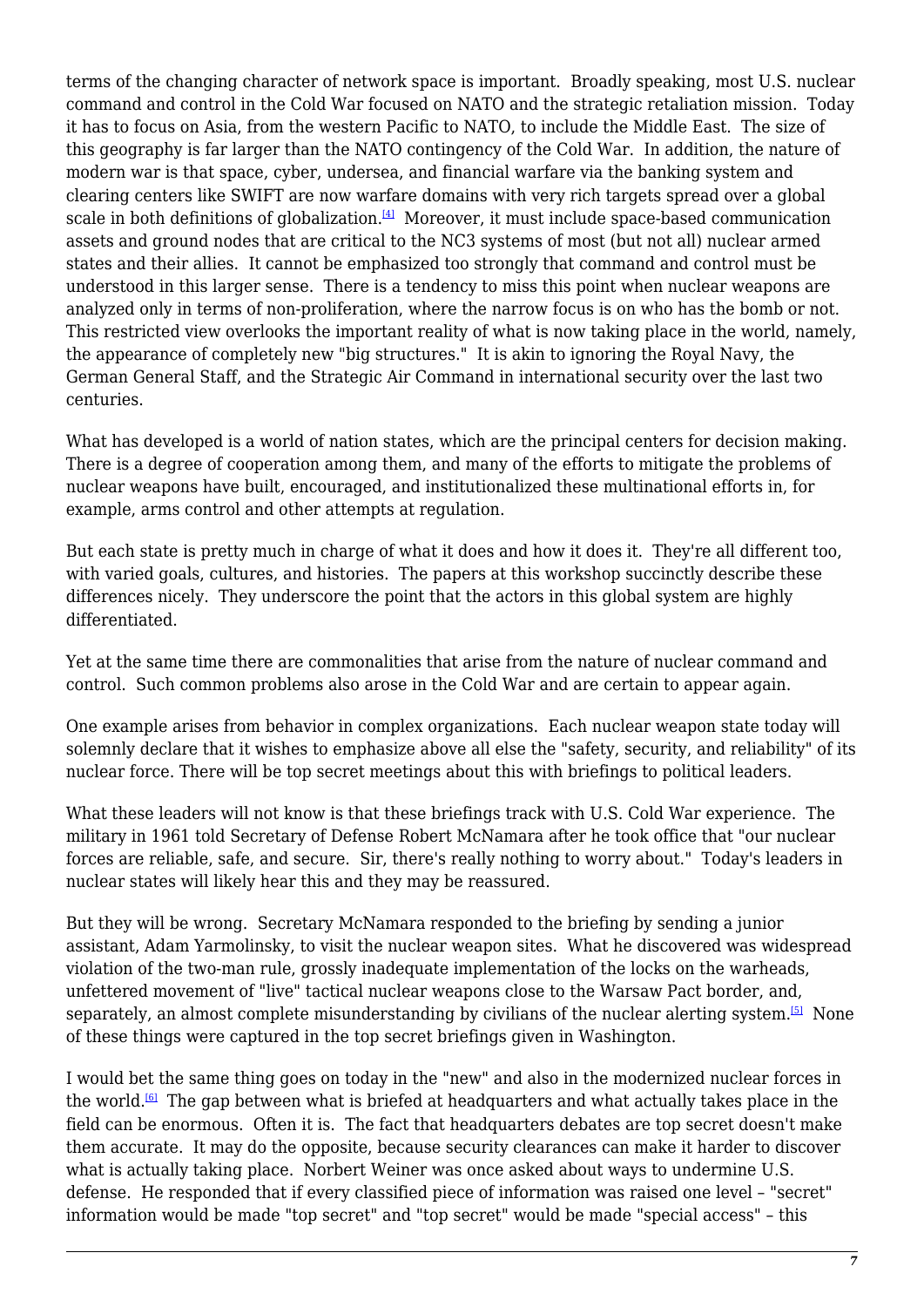would cause the collapse of the entire system.

<span id="page-7-0"></span>*If you want to understand how a complex organization behaves you cannot just look at its leaders.* Their biases, fears, and rants are part of the problem, certainly. But we also have to look at *the information they rely upon to make their decisions.*[7] If headquarters thinks everything is fine – based on incorrect briefings – then leaders will act on what they think they know. The more complex the organization, the more the dependence on second-hand information provided to decision makers will shape their behavior. It isn't so much a question of psychology as it is of beliefs shaped by the information presented. In a complex organization with many parts, the decision maker becomes even more dependent than ever on the information reported to them. Virtually all of the experts at this workshop emphasized the greatly increased complexity of NC3. What I think needs to be understood is the next logical step that follows from this insight: that complexity makes the gap between headquarters and the real world larger.

This gap is what makes command and control so critical, because it raises fundamental questions about the feasibility of actually managing nuclear operations. It underscores the possibility that any strategy which overlooks this may be dangerously vulnerable to loss of control. We will know, roughly, how many nuclear weapons Russia has and how many North Korea has. But the dynamic behavior of their operations is something we will not know. And neither will their own leaders.

Many of the papers at this workshop focus on the risks of inadvertent escalation, accidents, and mistakes as the cause of a nuclear war (Acton, Leveson, Press). In one way or another these arise because command and control does not give a true picture of affairs – either of the enemy, or of one's own forces. This problem now is globalized due to the enlarged interactions from the number of nuclear states and the complexity of the information networks on which command and control is built.

Something else is at work as well. This is the learning curve. The Cold War saw multiple early crises, over Taiwan, Berlin, Cuba, etc. As Joseph Nye has underscored, these dangerous events ultimately were turned into valuable learning experiences. The lessons learned from them were implemented by the two superpowers.<sup>[\[8\]](#page-18-7)</sup>

<span id="page-7-1"></span>*This learning curve is now only at the earliest stage of formation*. Suppose the United States and China, or India and Pakistan, got into intense nuclear crises – crises that are more serious than the Cuban missile crisis. By the third or fourth crisis, they undoubtedly will have discovered many problems and gaps. If the brain of a state's nuclear force is its command and control (Narang), then we're dealing with the undeveloped adolescent brain here. It is untested, unstressed. Adolescent brains do not process information the same way that adult brains do. They see different things. And they ignore warnings that would deter most adults.

This is why *nuclear operations* are so important. They are not some secondary detail that can be ignored in favor of a larger topic, like deterrence. In the United States, nuclear weapons are overwhelmingly seen in terms of *deterrence*. Everything else is looked at as the "details." This was also the case in the Cold War. I would agree that deterrence is the most important feature of nuclear weapons, then and now. But we're moving into a world where the "details" – operations, command and control, cyber, space – are going to matter a lot more. Nine states have nuclear weapons. Five more have them on their soil. How these states will interact in a nuclear prone conflict is poorly understood. The command and control of these forces is technically and organizationally dissimilar, with wide variation between countries.

The second prominent theme at the workshop was the importance of technology. The technologies have changed so drastically since the Cold War that entirely new issues arise that were not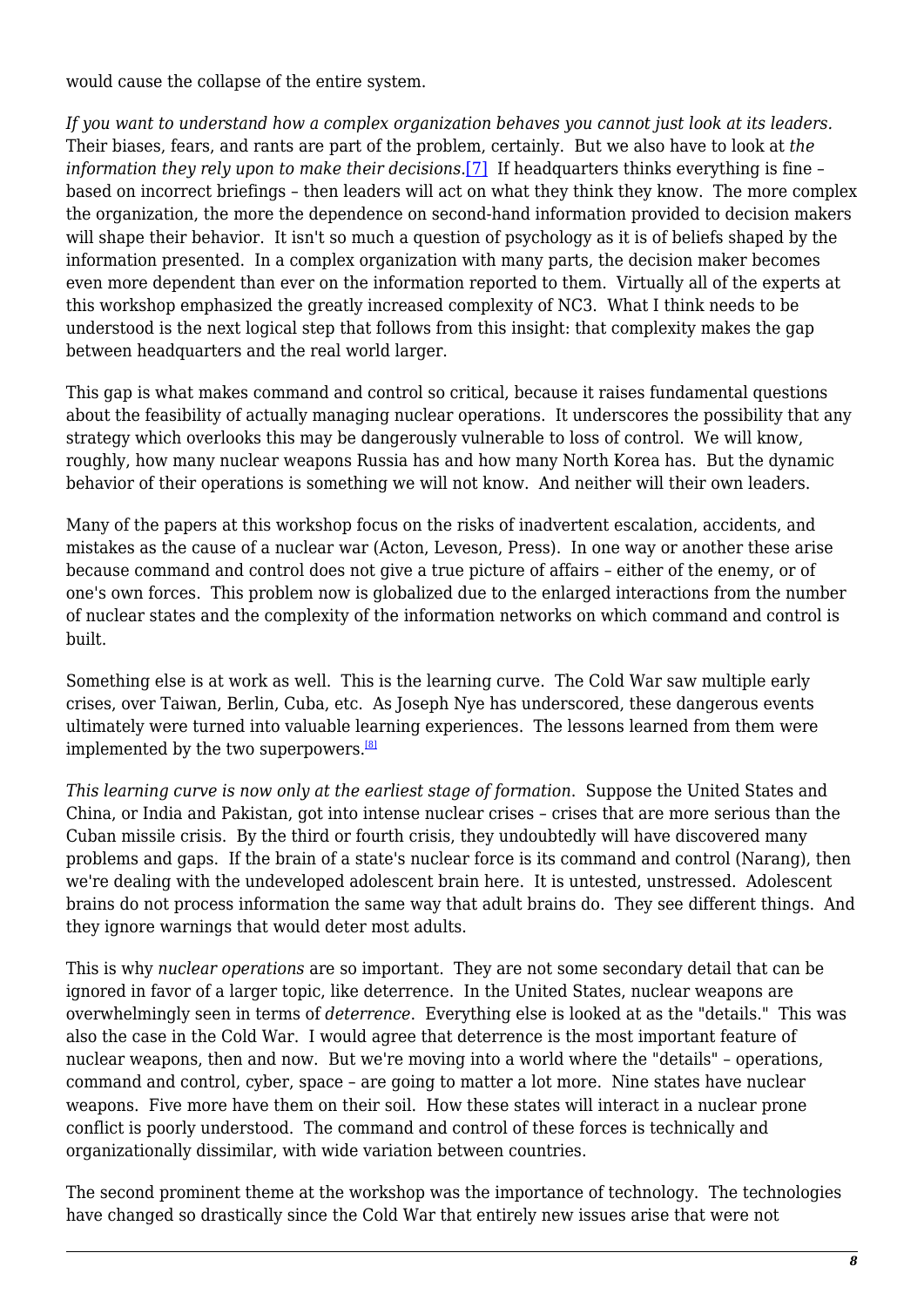experienced in that era. "Technology" can cover many things. There are technologies of improved accuracy (Press) which create options for conventional counterforce attack of nuclear forces. There is technology to disrupt command and control (Lindsay). There are the technological opportunities from insider threats (Schouten). All of these reinforce the conclusion that new issues have arisen that need much more attention.

A related theme here is that the information regime around nuclear weapons has fundamentally changed, and with it our understanding of deterrence, operations, and command and control. The technology of information processing has made command and control much more important – but also less understood than the regime of the Cold War. The deterrence models used in theorizing Cold War stability were what game theorists call games of perfect information. In a game of perfect information, each player is perfectly informed of the actual events that have already taken place, including the starting hand at the outset of the game, e.g., how many nuclear weapons each side has. In this framework, players make a sequence of choices, or moves, based on this knowledge.

In a multipolar nuclear world, attacks against information systems can provide a big strategic payoff. Blinding attack on warning satellites is a prime example. Stealth and hypersonic missiles reduce reaction time to zero. Cyber can deceive rivals about the state of affairs inside their organization. For all of these reasons the new information regime of nuclear war is radically different from that of the Cold War.

Signs of this changed information regime abound. The reported U.S. cyber-attack on Iran's uranium centrifuges was designed to fool the internal sensors running the operation. The cyber-attacks on North Korean missiles were also designed to conceal the insertion of faulty components to make the launches fail. Overall, much of the U.S. cyber program has been used to attack "nuclear" missile and enrichment facility targets. Most of this activity is below the surface, in that it isn't openly discussed or debated. It is concealed from public view, much like early nuclear strategy was hidden from public debate in the United States in the 1950s.

## **A Global Framework for Multipolarity and Command and Control**

Global command and control in a multipolar nuclear world have to be understood in ways that go beyond the nation state, so to speak. It has to include the composite set of countries involved with nuclear arms. Today this larger global system involves at least eighteen different countries, with network extensions into new warfare domains like cyber, space, and finance, etc.

At the same time, we have to include overarching behaviors which arise as emergent properties of the national systems interacting with one another. National command systems are built for the purpose of operating these forces, such as ordering a launch and ensuring against accidental firings. But, in addition, there is a "system dynamics" of interactions between the national commands. I will describe a framework for nuclear multipolarity that builds on these two concepts. The reason for taking this approach is that it describes the world we are in better than alternative descriptions. That is, we could focus on deterrence, or on nuclear non-proliferation construed as a set of treaties and associated norms. These approaches are useful in certain contexts. But they do not adequately describe the reality of what is now developing, or the dynamics of interaction that are the greatest worries of senior American military leaders, based on my discussions.

## **Levels of Analysis of National Command and Control**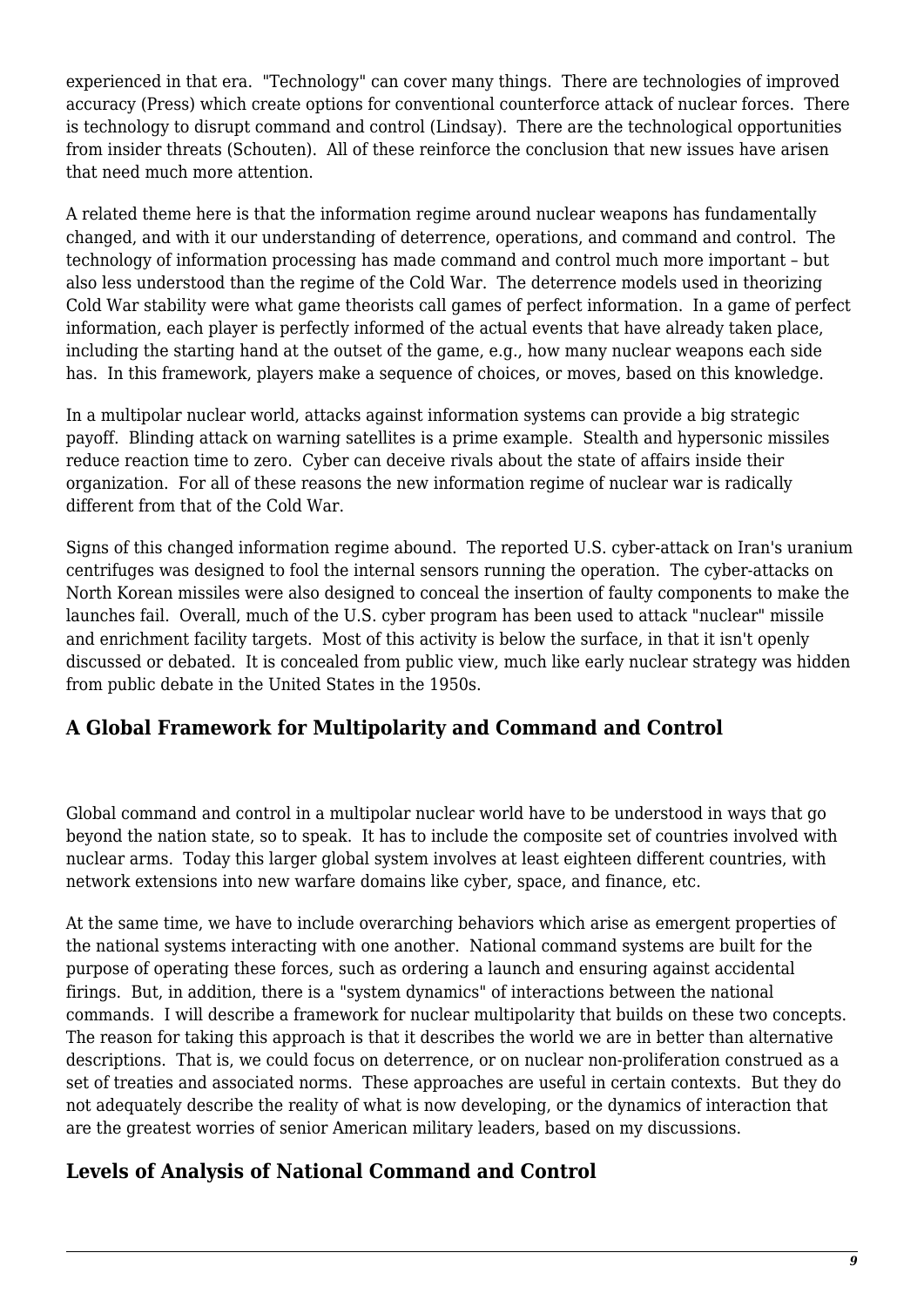National command and control itself has to be considered in a more complicated way than simply declaring something called "the national command and control system." It needs to be decomposed into different layers of authority, technology, people, and processes.

For simplification, I will analyze a national system in terms of three separate levels. Complexity drives this need for different levels of analyses. Any complex arrangement of strategy, technology, people, and processes has to be decomposed into parts. Business schools, for example, make a basic distinction between *business* and *corporate* strategy. Business strategy deals with things like barriers to entry, customer bargaining power, and substitute products. Corporate strategy deals with strategy at a higher level. It includes government relations, political risk, and decisions about which businesses to be in and which to exit. GE and IBM, for example, are in many different businesses. To analyze these companies in terms of market share or deterrent to entry makes little sense outside of a specific business line, like health care or energy. Nonetheless, GE and IBM have corporate strategies in their approach to technology, regulation, innovation, and global investment.

The same is true for the military. We can describe a national NC3 as made up of three layers: the employment level, the operational, and the strategic. This may be thought of as a triangle with three levels of hierarchy. For nuclear command and control there is the "how to do it" level. This is the employment level, whether it is for deterrence or military operations. This level deals with the actual bombs, ways to prevent accidental launch, two-person rules, PALs (permissive action links, i.e., locks on weapons), targeting assignments, and collateral damage. It also deals with the ability to get the "go" message to the forces.

This employment level is treated in several workshop papers, either directly or indirectly. This is an important contribution of the workshop, to understand how other national command systems operate.

Next there are the operational and strategic levels of the command and control triangle. The operational level covers military plans, doctrine, and investment. In the United States it's what STRATCOM worries about. The strategic level of analysis considers things like political use of the forces, crisis management, "nuclear head games," and alerts for signaling. This level also covers NC3 in overall national policy, including nuclear stability, "appearances," and arms control. Most importantly, the lines separating conventional and nuclear plans and operations are decided at the strategic level. That is, the role for nuclear forces and its relationship to conventional forces has to be carefully thought through at this level.

Finally, there's the "system dynamics" of interactions between the national systems. This is a horizontal relationship that describes the coupling, intelligence, alerting, and probing of rival systems. It also includes linkage to allied nations, e.g., if they have U.S. nuclear weapons on their soil. NATO's nuclear deterrent is the example. But in addition to this, there are information processing centers for intelligence collection and missile defense which are so directly related to the nuclear mission that they must be included. Japan and Australia are leading examples of this involvement, although one could add the ROK and ROC with significant but lesser contributions to U.S. NC3.

This overall model recognizes that what is now developing is a global network of interacting nuclear national command systems. This system of national systems has received little attention. One reason is its complexity. Another reason is that in the Cold War, until the 1980s at least, attention was focused on nuclear weapons rather than the information regime they were embedded in. The "classic" nuclear strategy literature developed in the 1950s and 1960s before the significance of this information regime was appreciated.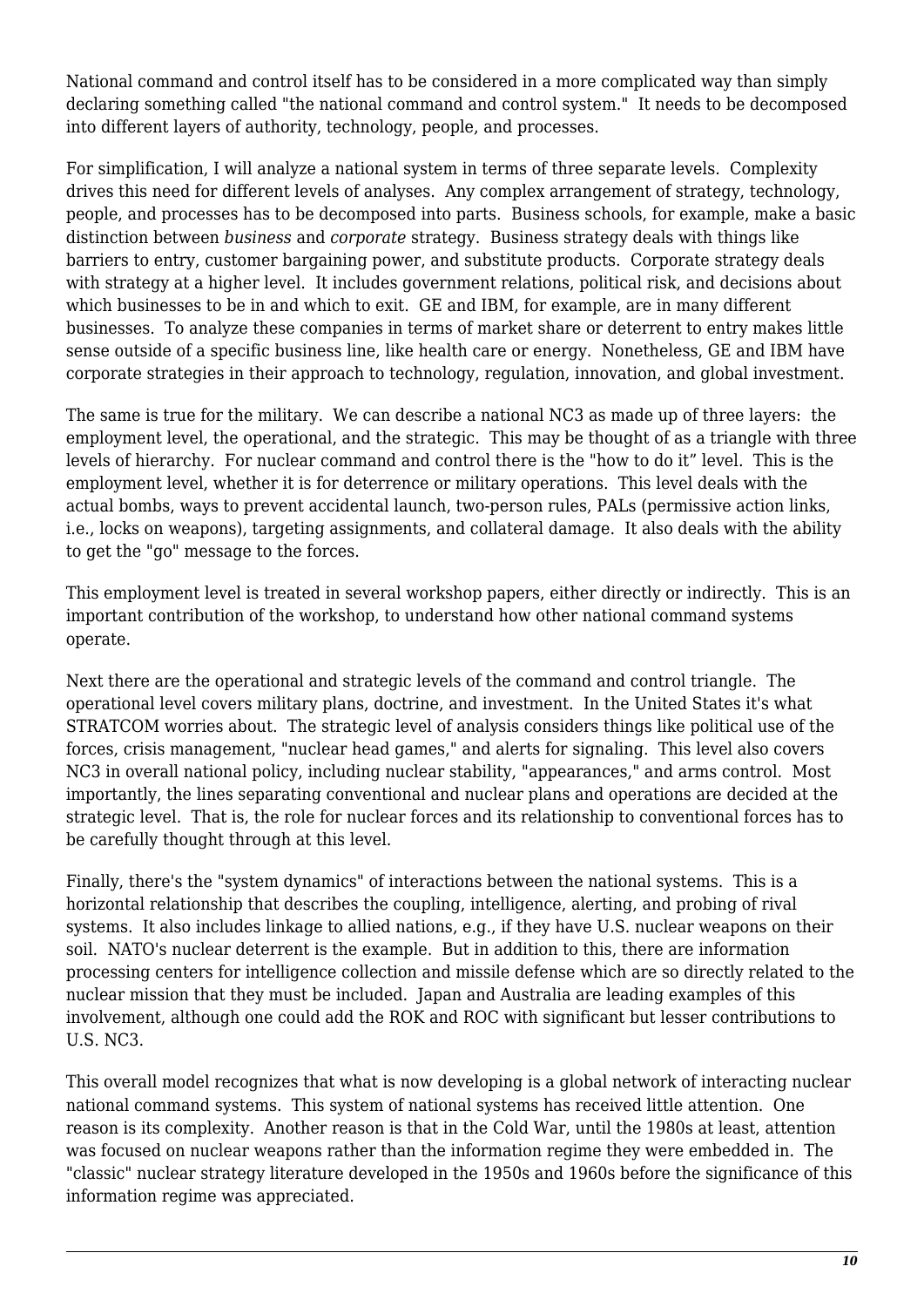An interesting feature of the global nuclear command and control system that is now developing is the recognition that the information regime around nuclear weapons is increasingly critical. It is critical for deterrence and for other aspects of nuclear governance. Protecting the force from insider threats and ensuring against cascading failures that might stem from communications or electric power failures caused by an enemy are examples.

Still, there is a myopic tendency to look at national systems in isolation from the larger global system they are embedded in. The focus is on investments to bolster national command and control against direct threats. There is still as yet little attention given to how individual national systems together produce a new, emergent global nuclear command and control system of sensors, information, flows, and feedbacks. These elements interlink weapons, missile defense, satellites, and cyber war.

This framework, made up of many national systems, and system-wide linkages connecting them, is a model that can be used to understand today's multipolar nuclear order. I do not see how any alternative model, for example – one based on deterrence, public attitudes against nuclear weapons, or on diplomacy and treaties – can begin to grapple with the complexity of the global system we are now building. These other things are important – but they are frameworks which leave out pathways to war and to national security disasters.

#### **Institutional Arrangements of National Systems**

In the United States command and control at the operational and strategic levels arose at the dawn of the nuclear age in the form of what can be called the problem of "institutional arrangements." They are worth mentioning here because institutional arrangements are unavoidable issues in any command and control structure. The term describes the problem that once nuclear weapons are deployed the authority to fire them immediately arises. This was an institutional issue because it involved organizations and laws governing civilian control of the military.

In the United States, according to the Constitution, only the Congress can declare war. Firing nuclear weapons was clearly seen as an act of war. But this scenario could involve time urgent events that the Congress was not prepared to deal with. The institution that had declared war on Japan in 1941 was adjudged not to be reliable for this purpose in the nuclear age. This wasn't any usurpation of power by the executive branch. Rather it was a recognition of the brute fact that there was no way to stop a Soviet advance into Western Europe, the most stressing threat at the time.

More, a president could be killed by an enemy attack, along with all of the duly authorized successors, like the vice president, the speaker of the House of Representatives, president pro tempore of the Senate, and so on. The attack might be nuclear or it might be something else, like an assassination. This created a lacuna – a "gap" in command and control. An attack on the U.S. leadership offered a way to paralyze a response, or at least to delay it for a significant time. This potentiality might actually invite such an attack in the first place. Even if the president or vice president did survive it was uncertain that they could in the confusion get word to the forces to fire. This made the communications to connect political and military leaders absolutely critical.

My purpose here is not to detail the particular ways that the United States solved this problem. Rather, it's to make a more general point. *Institutional arrangements for going to war were radically transformed by the new technology of atomic weapons*. And these changes were deeply institutional, for they required new organizations and laws that radically differed from centuries of tradition. The organizational change led to the re-creation of the Air Force. The imperatives of a nuclear age drove the creation of a new "separate" air force, the Strategic Air Command, built for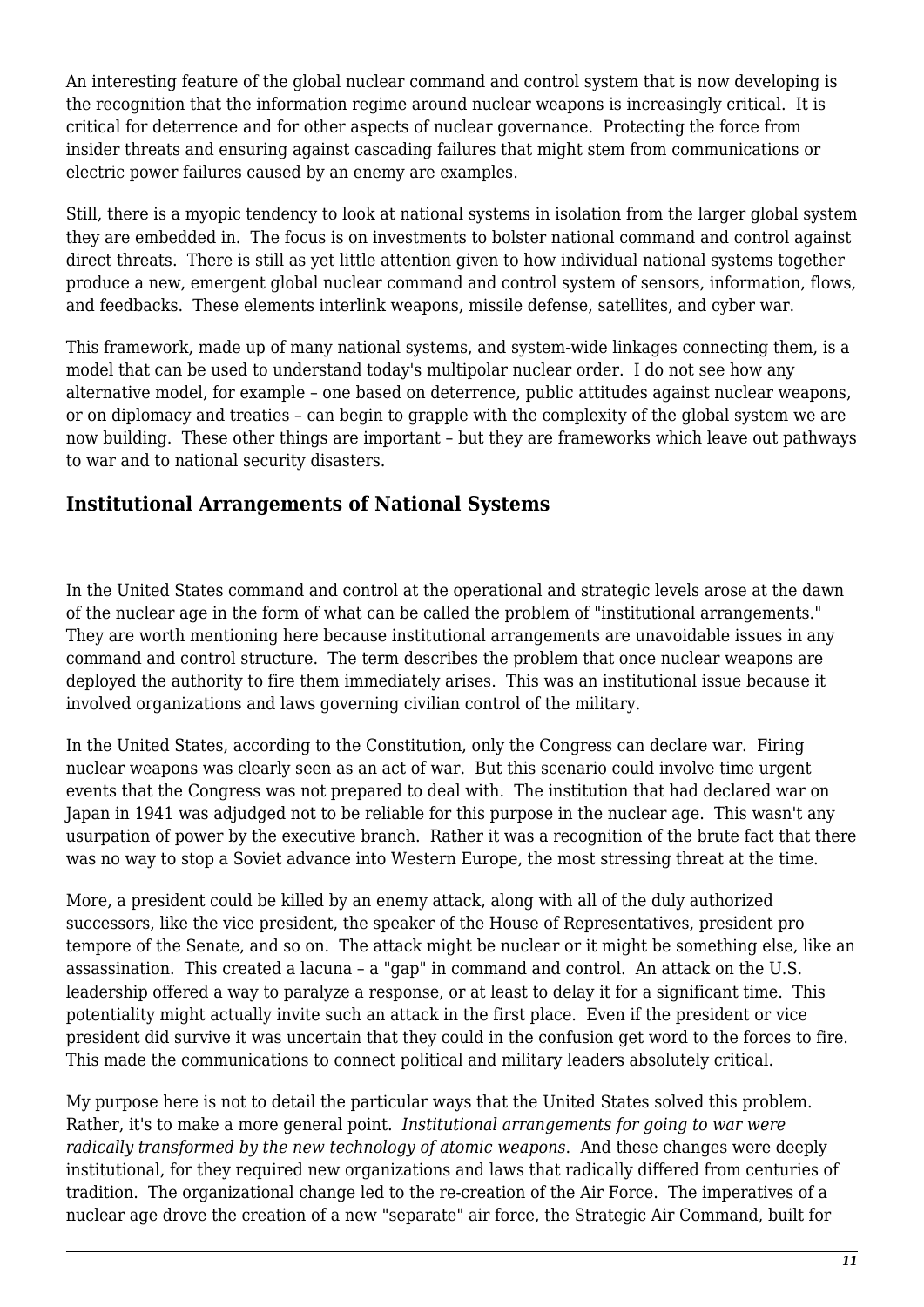rapid reaction. Other changes included the creation of new organizations for warning, surveillance, and intelligence focusing on enemy nuclear forces.

The "law" part of the changes were special legal arrangements so that the nuclear force could be used even if the president was not available. This is where pre-delegation of nuclear launch authority comes in. Pre-delegation of this authority ensured that retaliation would follow an enemy strike on the United States. It would also define who was in charge and in control of the nuclear forces. This unity of command was important because no one knew how a nuclear war would end. Whatever form termination might take, it was inadvisable to allow for independent, separate islands of launch authority to be scattered over the military as an accidental consequence of which surviving units had communications. A chaotic situation like this would preclude centralized negotiations to end the war.

These organizational and legal changes were structural. They were not simple inter-agency decisions or private understandings among individuals. Nor were they the decisions of a single person like the president. Structural change meant an enduring change in the relationship of the military and civilian leadership.

The salience of institutional arrangements for today should be clear even as the details of the changes vary by country. Each of the nine nuclear weapon states has to face new institutional arrangements of civilian and military leadership. Many of these are described in the countryspecific papers at this workshop both historically and in the present tense. It may be the case that some countries decide to do nothing on this front. They may even decline to address institutional concerns at all. Yet this too is a decision, one that could have far reaching consequences on command vulnerability and on nuclear war termination.

Moreover, today the challenge isn't driven only by the high speeds of the weapons, bombers, and missiles, as in the Cold War. At least not only that. Massive attack cyber options aimed at blinding and destroying electric power, communications, and transportation – the backbone of command and control – radically change the nature of the problem once again. Today, it is far different and far more complex than it was at the dawn of the Cold War.

We already see a creeping expansion of authorities over strategic cyber-attack, in the United States and elsewhere. Unfortunately, cyberwar is too often looked at in isolation from nuclear operations. It begs disbelief that the military in the operational levels of national command haven't noticed the effect that cyber-attacks could have on nuclear forces. This is an issue that, as yet, has received little attention. It lies below the surface of public and most think tank attention. This workshop has some excellent papers that touch on the problems raised.

It cannot be emphasized too strongly that each nuclear weapon state faces the challenge of "institutional arrangements." There are new ways to destroy a rival's nuclear forces, and these involve attack of command and control and include its supporting infrastructure of electricity, communications, and transportation.

I would expect different institutional arrangements for nuclear command and control to develop in China, Russia, North Korea, and Israel, etc. Again, our purpose is not to come up with particulars and specifics about these, many of which are covered in workshop papers. For our purposes it isn't hard to see how this issue of institutional arrangements could lead to dangerous scenarios. Many of the nuclear states are not democracies, and there is no unquestioned supremacy of civilian control over the military as there is in a democracy. The threat of internal subversion and insider attacks is especially important, and it was not really a major issue in the Cold War. The capture of a nuclear weapon might come to symbolize successful control of the government by a dissident group.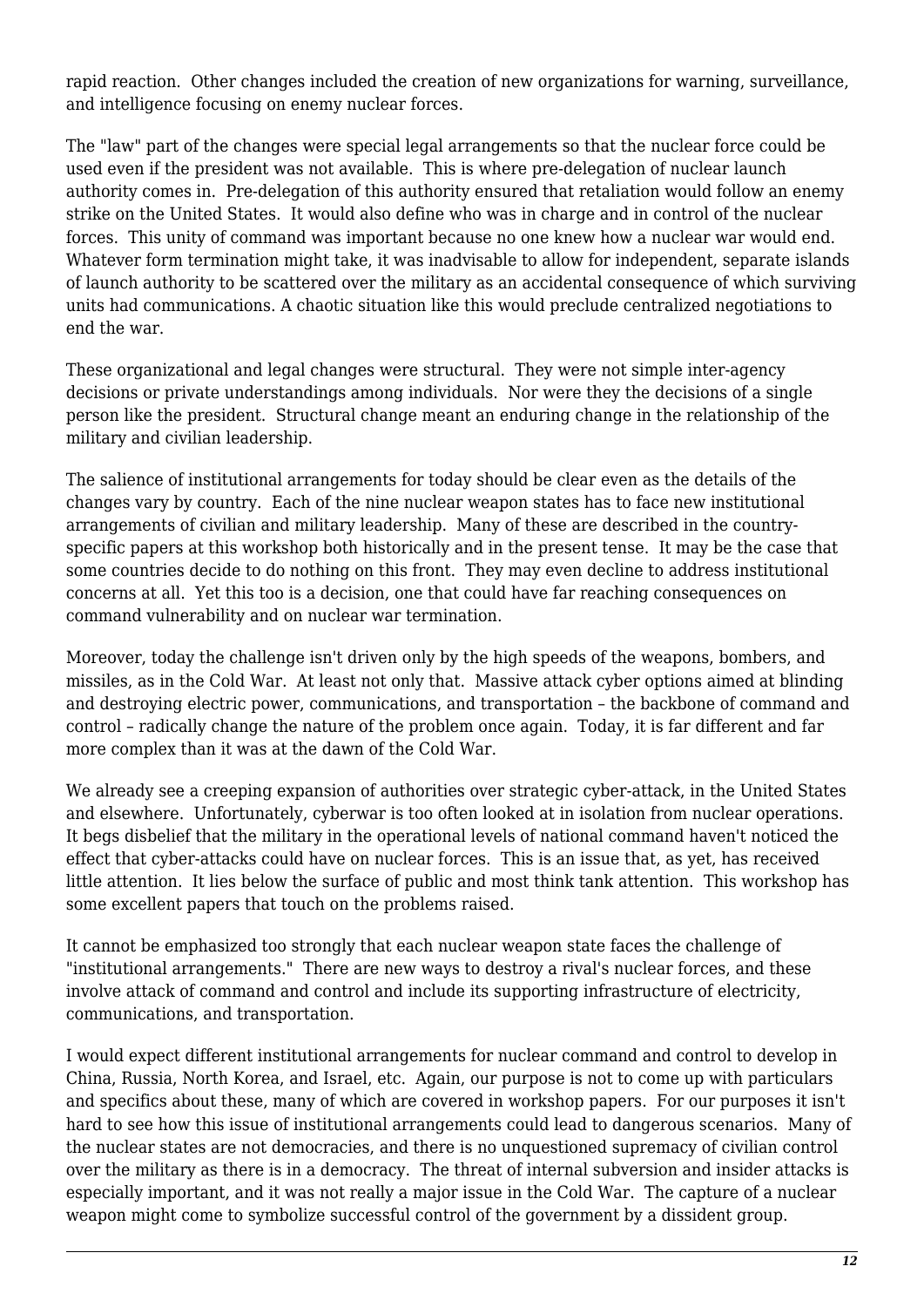Even a democracy can get into bizarre, unanticipated situations when it comes to institutional arrangements. This occurred in 1961. A coup by French generals in Algeria against the president of France, Charles de Gaulle, led to his ordering the hasty early detonation of a French nuclear weapon at a test site in the Sahara Desert (Pelopidas, p. 17). This destruction of the bomb prevented it from falling into the hands of the plotting generals. In addition, it demonstrated that the rebel officers did not control all of Algeria as they had claimed.<sup>[\[9\]](#page-18-8)</sup> We can debate whether this particular case was dangerous or not. What we can say, however, is that in 1961 President de Gaulle thought it prudent to take this step. It illustrates the unanticipated pathways a crisis could take.

<span id="page-12-0"></span>What this discussion suggests is the need to "*stress test*" the institutional arrangements of nuclear *weapon states to determine if they can withstand the pressures that might arise in various scenarios*, from both internal and external shocks. Banks are routinely stress tested today, especially following the unanticipated and unimaginable events of the 2008 financial crisis. It seems obvious that nuclear command systems should be as well. One approach to this modeling of command systems is suggested by Alex Wellerstein (Wellerstein). He develops a schema of authority flows for the launch of nuclear weapons, from the political leadership and through senior military channels down to the weapon operators. This is a useful way to comparatively map out the differences in national command and control.

A next logical step in the Wellerstein framework would be to include the interaction of command systems. Launch authority seems likely to depend on tensions and alert conditions; that is, launch authority flows are geared to enemy preparations. This agent-based modeling approach would be possible to stimulate. Indeed, this was the approach taken by Paul Davis at the RAND Corporation in the  $1980s$ .<sup>[\[10\]](#page-18-9)</sup>

<span id="page-12-1"></span>Another important takeaway here is that *if we confine our attention only to the "likely" cases in making nuclear assessments we are doing bad policy analysis*. We don't know what the likelihoods are. Experience shows that we are poor at predicting them. Our standard shouldn't be the likely cases, but also the most serious and damaging ones. The need to explore many different cases is also a key point in the work of Paul Davis and was emphasized in his paper for this workshop (Davis).

Some operational and strategic level issues are transitory rather than structural. These include decisions made in a time compressed environment which could be turning points in the way a situation develops. These often showed up in Cold War crises and in role playing crisis management games. In fact, they were one of the reasons for playing these games in the first place. The goal of the games wasn't *prediction* of what a country might do. It was *discovery* of the issues that other methodologies might have overlooked.

An interesting example of this was launch on warning. This policy was proposed by many experts, that is, setting the U.S. nuclear force to a launch on warning posture would be enormously deterring. It was included in highly classified options available to leaders as a way to rapidly bolster deterrence. Let me just say that in many games and politico-military crises that I played in either at Hudson Institute or in various projects for the Department of Defense, that launch on warning was one of the first options people got rid of. It was far too dangerous, and it veritably invited unintentional launch of nuclear missiles or war by accident. In the 1983 Proud Prophet war game of a U.S.–Soviet conflict in Europe launch on warning was immediately discarded as an option. The feeling in the game, which included play by the Secretary of Defense and the Chairman of the Joint Chiefs of Staff, was that no one would be crazy enough to institute a launch on warning.<sup>[\[11\]](#page-18-10)</sup>

<span id="page-12-2"></span>I think this reluctance is interesting and relevant for today because it bears on a new topic: autonomous weapons. The conclusion it leads to is that anyone crazy enough to turn "on"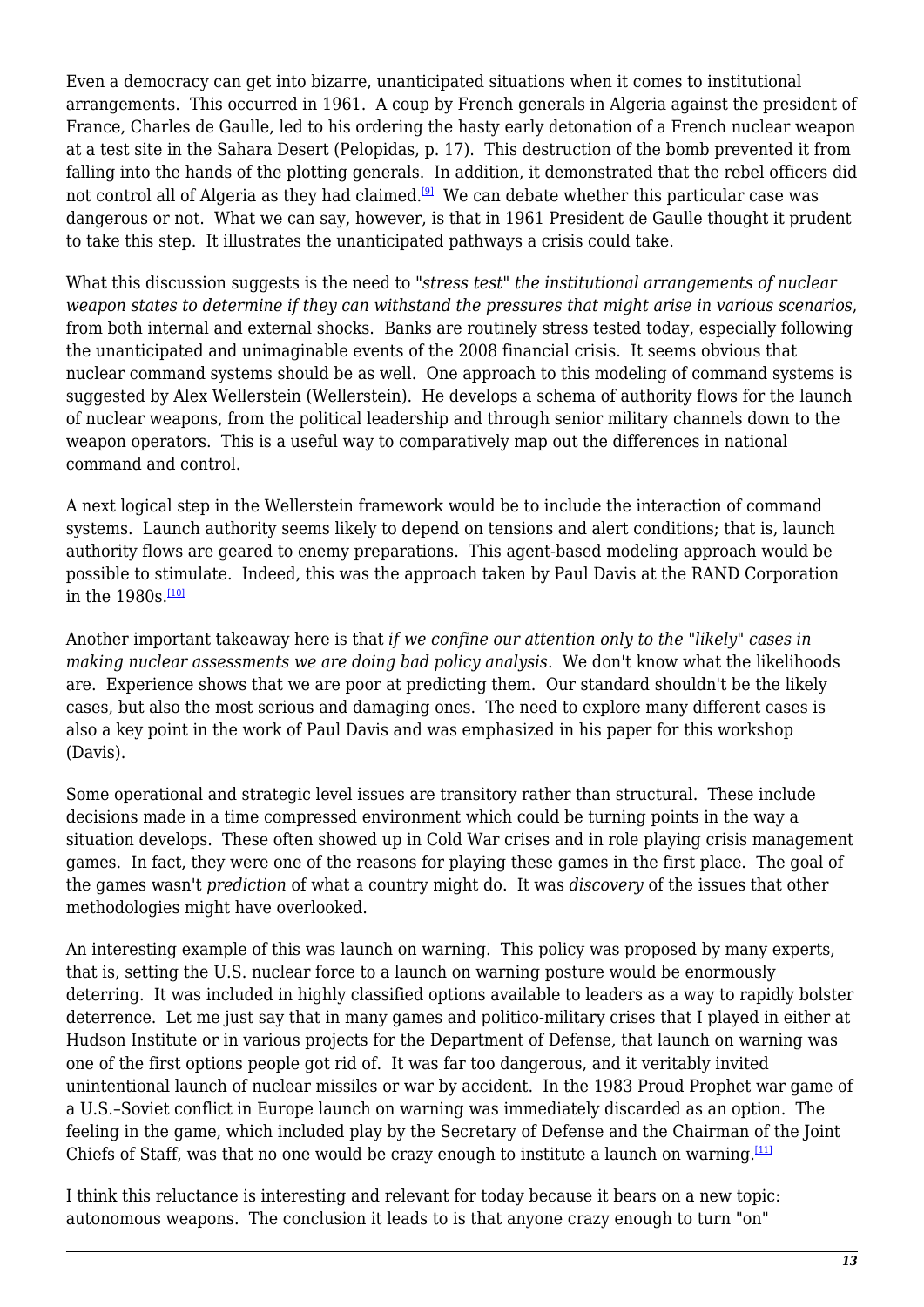autonomous nuclear weapons – robot bombs – deserves what they're likely to get. This logic applies to long range conventional weapons and cyber as well. To my knowledge the autonomous weapons that the United States does have, like Aegis missile defense, have never been set to fully automatic firing mode in a combat environment.

But a real problem remains. Because what cannot be assumed is that other countries will follow this principle, that is to never allow autonomous weapons. Even in the United States there is a dangerous drift toward autonomous cyber response that could get out of hand or that could add to the intensity of a nuclear crisis. The problem with cyber especially is that it is so hidden and anonymous – and that it is available to so many countries. If national command and control systems move in this direction it's likely to be highly risky for them and others.

#### **"System Dynamics" of the National Systems**

System dynamics describe the interactions between the national command and control hierarchies of different countries. The issues of interest here are things like how changes in the state of one system affect changes in another. The "stiffness" of the nuclear trigger is a good example of a system dynamic issue. A country may decide to make its nuclear trigger very stiff or it can decide to put its nuclear forces on a hair trigger. This is a national decision that can be described in terms of the three levels of command and control. If another country detects a change in the stiffness of the trigger of its rival, then it may feel compelled to heighten its own readiness. Thus, the system is dynamic and interactive. Again, this is a phenomenon that should be susceptible to agent-based modeling.

System dynamics doesn't only affect the stiffness of the trigger. Other linkages include conventional and nuclear alerts, the degree of vigilance, and intelligence probes of rival systems. Arms race strategies and arms control are covered by system dynamics as well.

One of the key points to emphasize is that a big new structure of international security is taking shape. But it is a system made up of national systems. The national systems may be rationally designed, or not. But this global system is not rationally designed by any one actor at the macro level. It is better thought of as a "game" in the game theory sense of opposing actors linked by interdependent strategies for things like alert levels, stiffness of the launch trigger, and the degree of distributed launch delegation authority.

A remarkable development now taking place arises directly from the two themes emphasized at the workshop: globalization and technology. Because what is taking form is an increasingly automatic structure, one with a logic built into the software and organizational procedures which run it. This logic, quite literally, controls the changes of state of the national systems. The drivers of this are not nuclear weapons per se, but rather information, which in turn is driven by cyber penetrations, drone and satellite intelligence, and big data and analytic decision making. I would add that the ease of constructing the national automatic structures is greatly advanced by the innovation of cloud computing. Cloud computing allows all kinds of seamless integration of big data bases that otherwise would be very difficult to integrate in real time. This is exactly how cloud computing is used in commercial companies. The same now is happening in defense.

So far, we have not seen this global command system excited to a high level of vigilance and alert. There's a historical parallel for this possible future. Although there were repeated crises in the Cold War, only in the Cuban missile crisis did the U.S. system kick into high gear. This was the only time that Strategic Air Command (SAC) went to full airborne alert for a fraction of its bomber force. Also,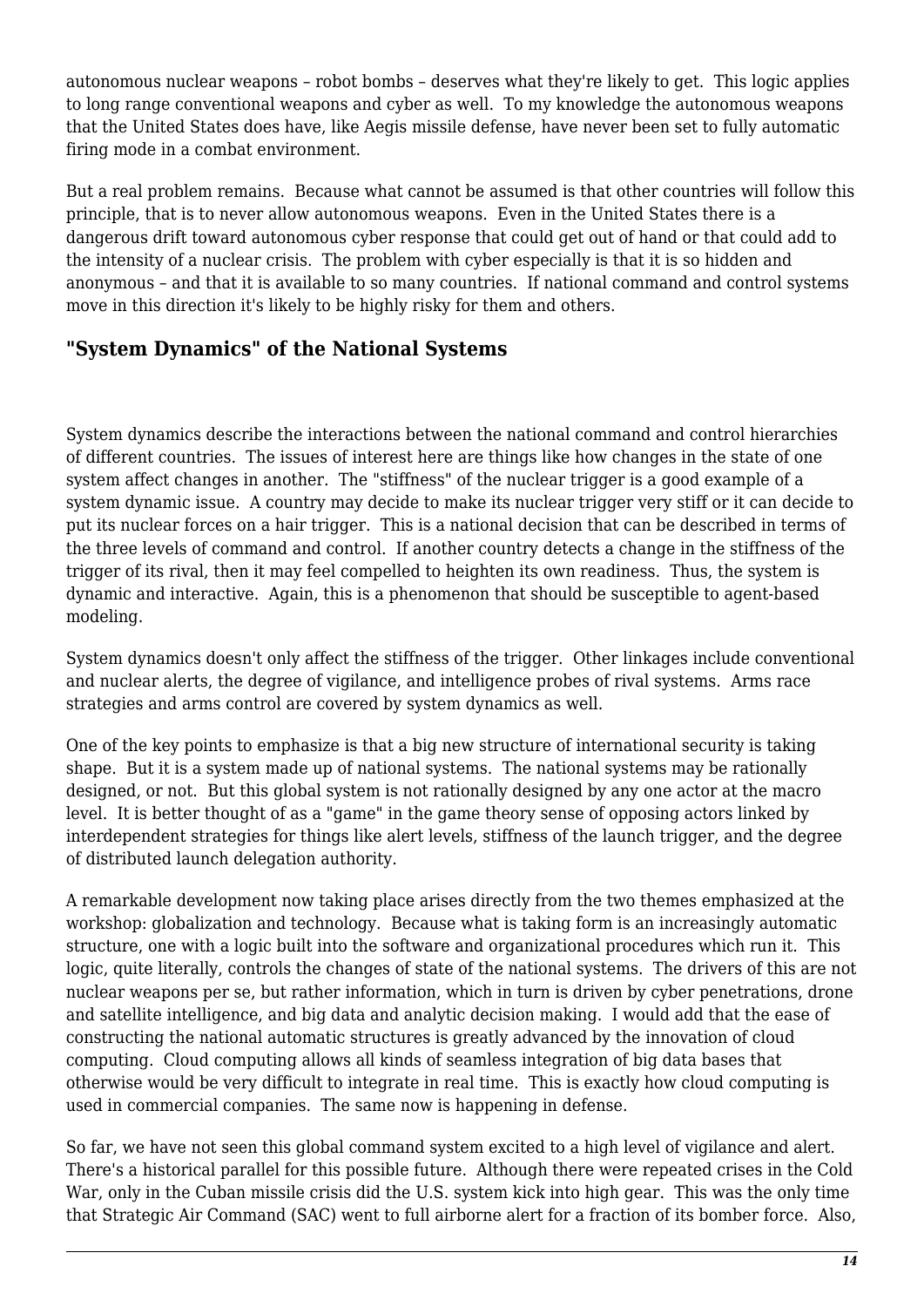it's the only time SAC bombers were dispersed to alternate civilian airfields.

So, there are two features of today's systems dynamics worth emphasizing. One is its increasingly automatic structure – driven by software and information technology – which responds to changes in enemy force state. The other is the intermingling of many conventional command and control systems with nuclear command and control. Many papers at the workshop emphasize this point as well.

The two places where these features show up most starkly are in Europe and Asia. This phenomenon by itself is worth noting. Because the key problem from a stability point of view is not the one that receives the vast amount of attention. It isn't the risk of a Russian surprise attack on U.S. Minuteman missiles, bombers, and submarines in port. Nor is it a U.S. surprise attack on Russian or Chinese nuclear forces. These cases get the overwhelming focus of official U.S. arms control policy yet they are among the least likely scenarios of instability. A START follow on treaty (Strategic Arms Reduction Treaty), which I do not oppose, is largely irrelevant to the serious nuclear risks which are growing in the world today. Rather, it's the regional structures in Europe and Asia that involve the United States where nuclear stability experts and the U.S. government should focus their attention. "System dynamics" applied to these two regions suggest important behaviors and pathways to crises.

#### **Nuclear Weapons and European Security**

In Europe, the return of tensions with Russia and the seeming demise of the Intermediate-Range Nuclear Forces (INF) agreement have caused a reexamination of NATO's nuclear deterrent. The impetus for removing NATO's short-range nuclear weapons as was done after the Cold War has virtually disappeared. Indeed, the opposite tendency has now developed.

<span id="page-14-0"></span>Widely overlooked is the fact that the F-35 is now becoming the front-line NATO aircraft. The F-35 is fitted to carry nuclear gravity bombs.<sup>[\[12\]](#page-18-11)</sup> There will soon be two nuclear weapon carrying stealth aircraft, the B-2 and the F-35. The newly refurbished B-61 bomb was designed for this role.

In addition, there are the nuclear weapons shared among the United States with Germany, Italy, Belgium, the Netherlands, and possibly still with Turkey. On the Russian side there are many reports of nuclear missiles in Belarus and Kaliningrad, as well as in Russia itself.

The command and control problems arising from these developments are very interesting to examine. Yet they tend to be overlooked as attention focuses on modernizing the nuclear triad and an extension of the new START treaty, both of which have little to do with what is taking place in Europe. In a serious crisis NATO would need to "project" nuclear deterrence into Poland and the Baltic states, e.g., as a sign of support for these nations according to the NATO Treaty. Sweden, Finland, and Norway might be a part of this surge as well. The communications, transportation, and weapon protection aspects of such a movement are considerable, and would likely be prime targets for insider, cyber, and drone disruption and other kinds of interference by Moscow. How the various NATO members would respond is unclear.

The difference with the Cold War is stark. We are not returning to the old days of NATO versus the Warsaw Pact. Then, the problem was using NATO's nuclear weapons to respond to Russian aggression. *Now it is a multinational command system trying to project NATO nuclear deterrence into a region that is 500 miles east.* As this takes place, the "system dynamic" interactions with the Russian command system and its cyber, political warfare, space, and other domains would be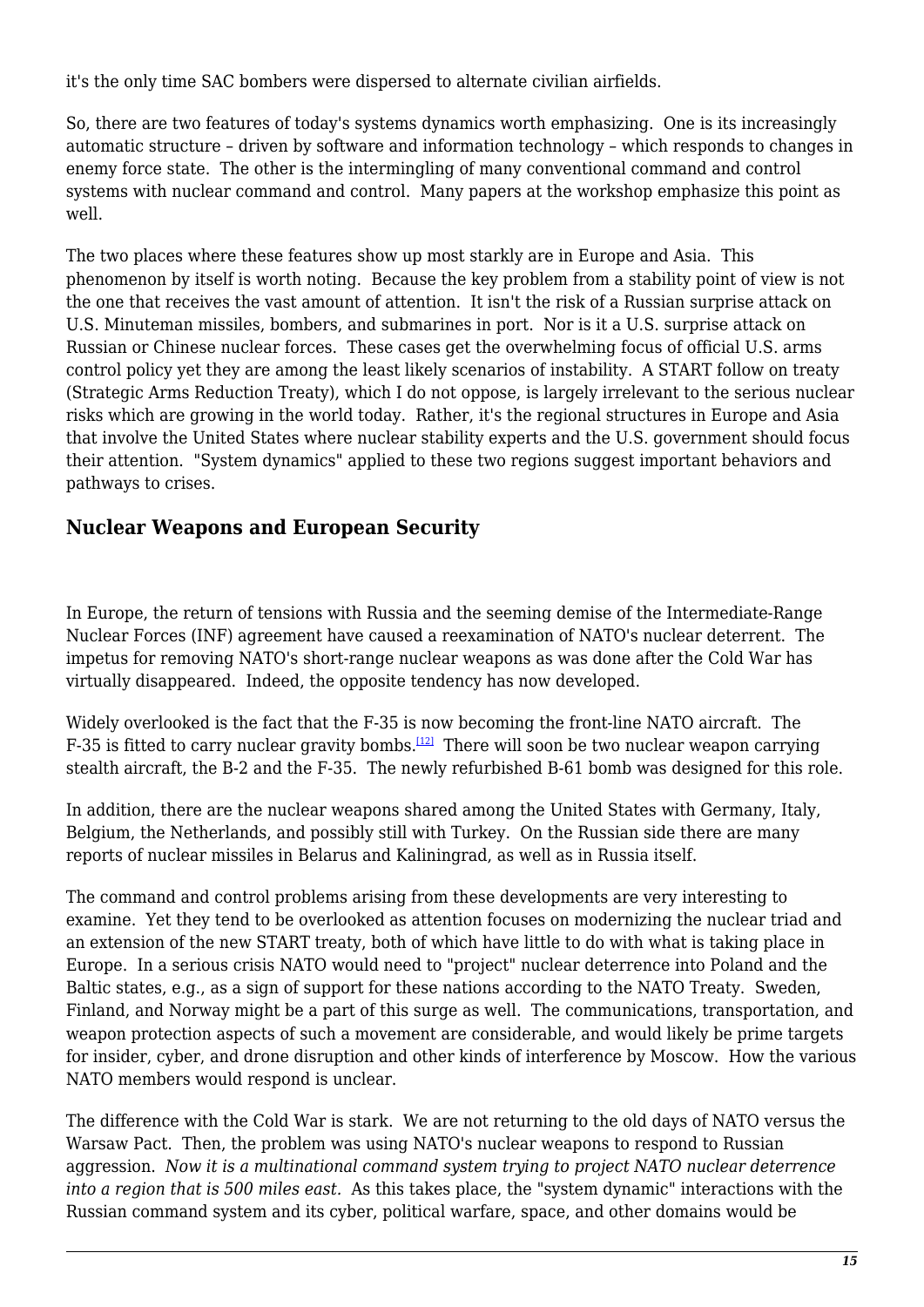#### unfolding.

There's a major political gap here as well, one that shows the way that nuclear weapons and foreign affairs are developing in this new world. It is entirely possible that a key country may decide not to participate in the NATO nuclear deterrent. Germany stands out here, perhaps prefigured by its recent announcement that it will not buy the F-35. At the same time the German air force is now phasing out its old Tornado aircraft, which were capable of carrying nuclear weapons under the NATO sharing arrangement, i.e., U.S. bombs on German aircraft. This move is widely seen as a political decision by Germany to exit participation in the NATO nuclear deterrence plan. If this departure occurs then a large political and military "gap" is created in NATO deterrence. Specifically, the rest of NATO will have no way to reach Poland or the Baltic states. Similar dynamics are evident in the very different case of Turkey, as explained in one of the papers at the workshop.

My purpose isn't to go through a full policy analysis of NATO and deterrence. Rather, it is to underscore two important points. First, that command and control in Europe interlinks many national systems, and that Russian cyber-attack, precision strikes, and insider attacks create preconditions for true disaster. Second, that it is not hard to write a scenario of these complex interconnected systems leading to unexpected events and misunderstandings. Like 1914 and the outbreak of World War I, no national leader is likely to understand this system before it is kicked into action.

## **A Pentapolar Security System in Asia**

Turning to Asia, the profound geopolitical changes there take place along with a radical technology transformation that involves nuclear weapons. For the major powers of Asia – China, Russia, the United States, Japan, and India – a *pentapolar* security system is developing. I will exclude North Korea and Pakistan from this, not because they don't pose enormous dangers, which they do. Rather, dealing with them using the instruments of the Non-Proliferation Treaty does not look to be feasible, at least to me. The way to manage them, increasingly, is through the actions of the major powers.

A nuclear multipolar order has come to Asia – one that is increasingly accepted – unlike the European case the nuclear character of which is rarely acknowledged.

Each major power in Asia has a national command and control system for its nuclear forces, with the obvious exception of Japan. But Japan must be included in Asia's nuclear order. The reason is because of its tight integration with American defense. In particular the key role Japan plays in missile defense makes it necessary to include Tokyo. The role of missile defense is only going to grow in Asia. It may be the case, as many have argued, that U.S. missile defense in Japan is designed against North Korea, and not against China or Russia. Yet Beijing and Moscow are unlikely to accept this. They have every incentive to disrupt the space-based sensors, communications, and ships that go into missile defense. Also, most U.S. systems for conventional war in the Pacific are dual use, that is, they are used for nuclear and conventional operations. Japan is a key element in this structure as well.

Think of this Asian system as a network with five major nodes: China, Russia, India, Japan, and the United States. Asia's nuclear interactions "connect" the nodes. Among the many dimensions of this linkage are U.S.–Japan missile defense, India's nuclear modernization with respect to China, antisubmarine warfare (ASW), and the way China's nuclear modernization impacts U.S.–Russian nuclear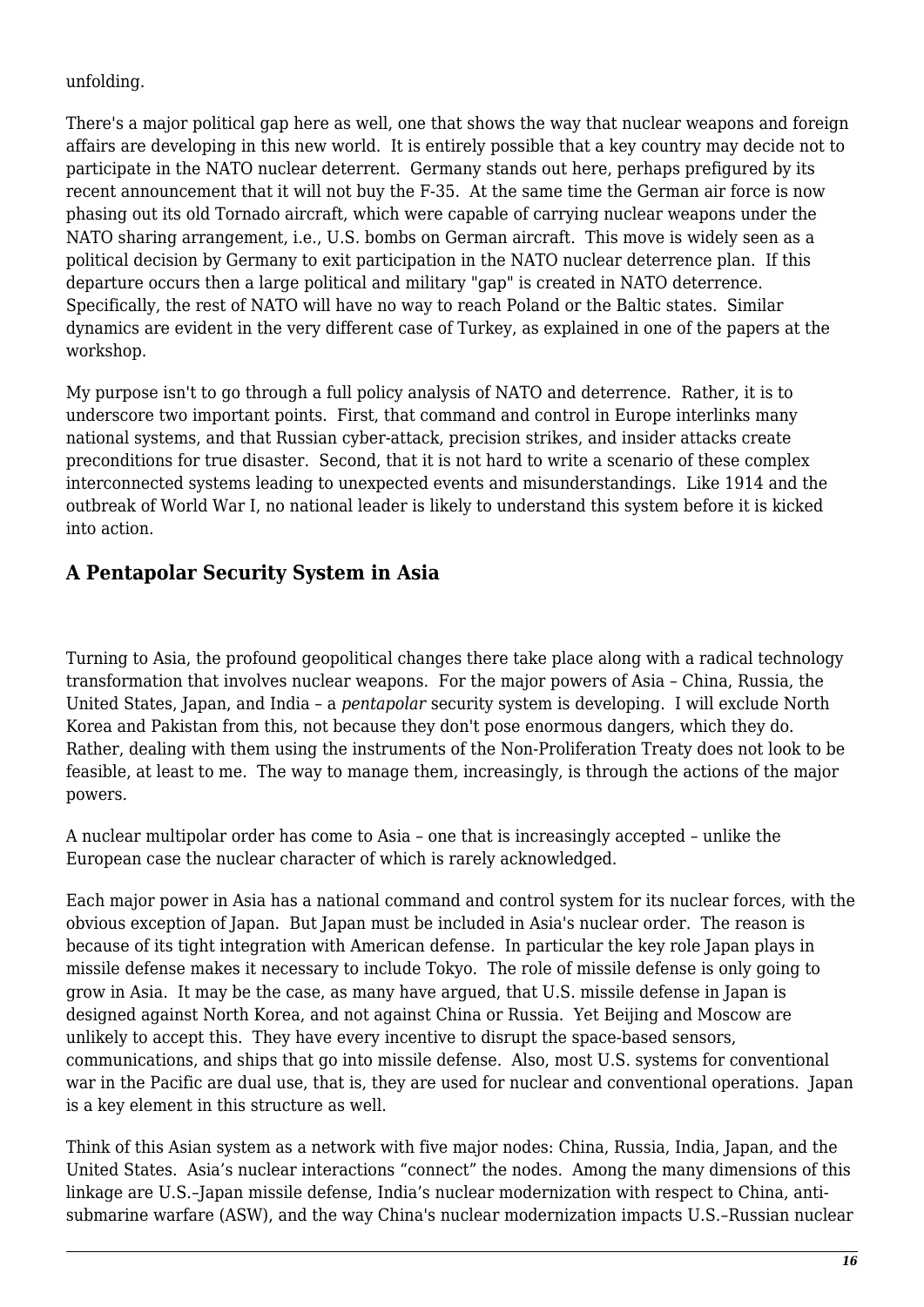stability.

U.S. missile defenses immediately impact China's strategic posture. This is because China's buildup in missiles is the backbone of its whole modernization program. By itself, it's a very impressive force. It is now much larger than the Soviet missile threat to Europe in the Cold War. Unlike that force, however, which was unguided and slow reacting, China's is equipped with precision-strike technology and an ability to track mobile targets like ships. This force is itself land mobile. The old Soviet force underwrote a "hostage Europe" strategy. In a crisis, it was something that was impossible to overlook, just as China's force is today. China, in effect, has a "hostage Japan" strategy that simply cannot be overlooked in any use of U.S. maritime power.

Interactions in another part of this Asian structure, between India and China, show another dimension of the pentapolar global structure in Asia. In ten years, India's MIRVed missiles could destroy ten to twenty-five of the largest Chinese cities. With an Indian hydrogen bomb this threat reaches a high degree of assurance. This surely adds to deterrence of China. Whatever crisis develops in the western Pacific, Beijing cannot overlook the emerging nuclear threat from the South.

<span id="page-16-0"></span>Another interaction in this pentapolar structure is the U.S.–India link. One issue that arises in any coalition is how a member can act to keep another in the group. So, we might ask how this could work with nuclear forces. Let's consider a historical example, one that interestingly occurred in the "tripolar world" of the 1970s. When Richard Nixon went to China in 1972, Henry Kissinger carried with him the nuclear order of battle for Soviet forces in the Far East.<sup>[\[13\]](#page-18-12)</sup> Kissinger gave this information to the Chinese, to include the type of weapons, their yield, range – and exact locations. Photographs and maps were provided to the Chinese military. In short, Nixon gave Beijing targeting information about Soviet nuclear forces. There was no way Beijing could have assembled this data absent of the U.S. information.

*This information transfer stabilized the tripolar nuclear world of the 1970s, which then meant the United States, the Soviet Union, and China*. We may disagree about the wisdom of this move. Some would argue against it. But this does not affect the point I wish to make*. Information transfer will be much more important in the future* – *and it is very much a command and control issue*. This is because targeting information about mobile missiles has become so important. One of the uses of such information is to alter the nuclear balance by targeting these missiles. Information transfer goes directly to the topic of interest here, the system dynamics of command interactions. The United States found a way to rapidly improve China's military capacity against the Soviet Union, at the highest escalation levels of nuclear war.

In the 1970s, nearly all nuclear weapons on land were in in fixed sites. Some missiles were mobile, but these were mostly dug in and concealed with camouflage. They didn't move. Reliance on mobile missiles for carrying nuclear weapons is now widely practiced. These are much harder to locate. But they can be tracked with the new technologies, with drones, cyber, phone hacks, insider tips, AI, machine learning, etc. Countries which are good at tracking mobile targets will have valuable information to transfer to others aligned with them.

<span id="page-16-1"></span>Cyber technologies in particular are making the hunt for mobile missiles faster, cheaper, and better.[\[14\]](#page-18-13) As a result, the hunt for mobile missiles will be the next great phase of the arms race. This also means that counterforce attacks can take out nuclear forces with conventional weapons, as several papers at the workshop argued. From a crisis stability point of view, this is extremely unfortunate. How the Asian pentapolar system handles this is likely to be one of the great challenges of the next ten years. Major powers need to think this through in a very different technological landscape than historical arms races.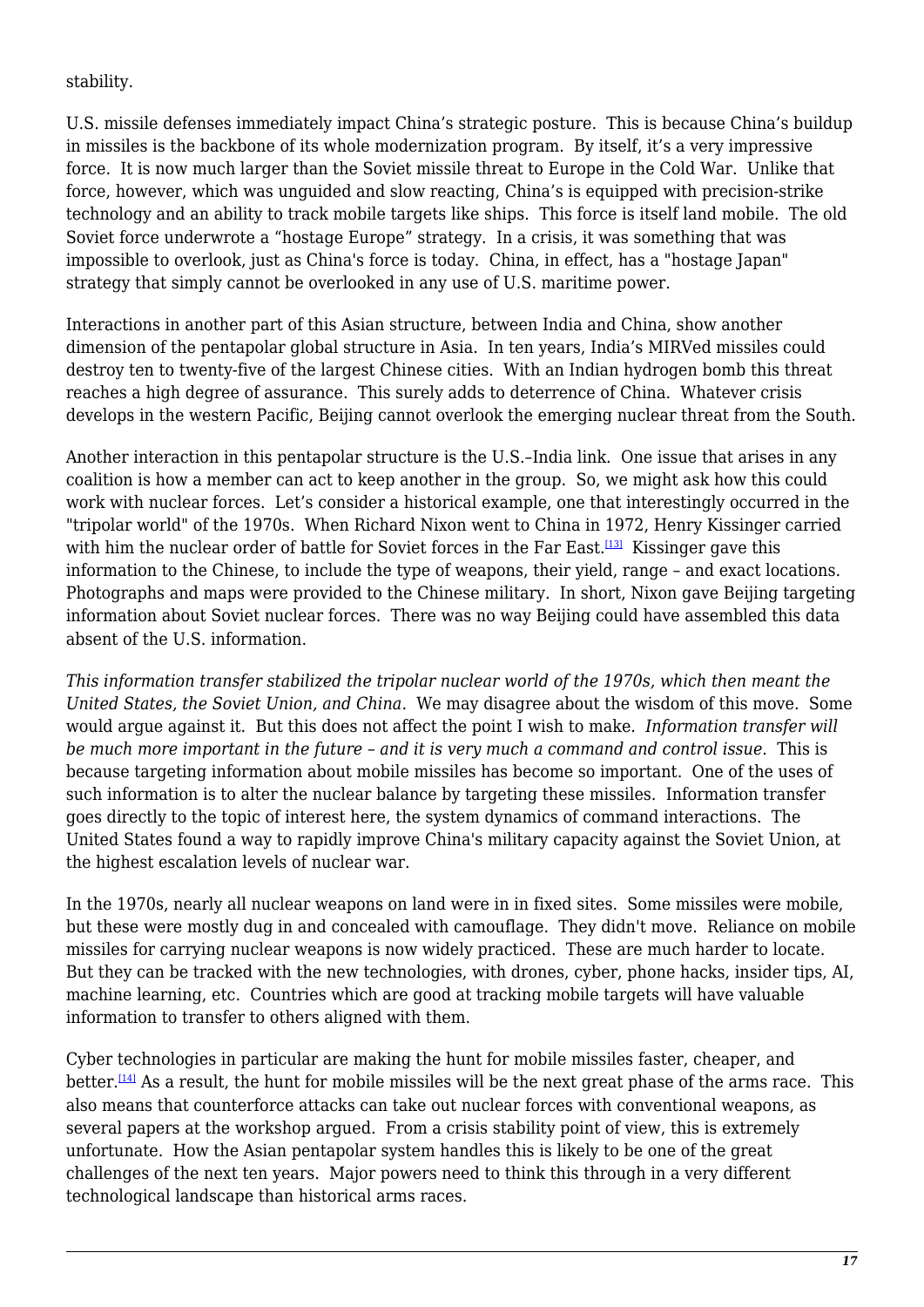Two other links in the Asian pentapolar system are ASAT and ASW. India has successfully tested an ASAT weapon in 2019, becoming only the fourth country to do so, after the United States, Russia, and China. In the ASW area, it is widely reported that in the event of war the United States plans to limit China's submarines to enter the South China Sea and the Pacific. The necessity of attacking communications and sensors, quite likely using ASAT weapons, to disrupt the ASW mission suggests that command and control will be an immediate target. India is directly impacted by this since it needs to monitor the status of Chinese and Pakistani forces and prevent China and Pakistan from knowing when it increases its readiness and alert levels. Specifically, all of these countries will be trying to locate land-based mobile missiles and submarines, which now carry nuclear weapons of these nations.

<span id="page-17-0"></span>Finally, one other interaction in the pentapolar Asian system is between the United States and Russia. Henry Kissinger picked up on this idea, observing that at some point the nuclear forces of China and India will have to be considered in the calculations of nuclear stability between the United States and Russia.[\[15\]](#page-18-14) Exactly when this tipping point occurs depends on the details, and this sensitivity is the key point. The details are starting to matter. So are the domestic politics of the major powers. By my estimate this threshold will start to seriously matter within the next ten years. The nuclear balance that has been thought of for seven decades as entirely a U.S.–Russia matter is going to radically change with Asia's military build-up.

This discussion of Europe and Asia can be used to make some key points about nuclear multipolarity and command and control. *The sources of instability do not arise only from bipolar counterforce improvement, i.e., from U.S. or Russian missile accuracy. They arise also from imbalances of power in nuclear coalitions.*

#### **Conclusions**

In the 1980s a new focus on command and control changed the way we think about nuclear forces. Before then the basic model of deterrence was a stability paradigm based on the number of nuclear weapons each side possessed, and on three parameters (accuracy, yield, target hardness). After command and control frameworks were considered, this stability paradigm changed. Strong interactions were likely to overwhelm the best laid plans for "controlled" uses of nuclear weapons. The conclusion reached was that attention needed to focus less on the number of weapons and more on the command systems that managed nuclear operations.

We now live in a nuclear context far more complex than anything in the Cold War. Whole new kinds of emergent system behavior are developing, driven by the extension of nuclear arms to more countries and to new domains of conflict. This is readily apparent in Asia. It is less recognized in Europe, but is nonetheless taking place there as well.

We should expect that national leaders will not understand their own forces. I don't think we need to dwell on this by focusing on individual personalities. Today's leaders lack even the "dated" experience of Cold War crises. In their own way these crises "disciplined" the United States and the Soviet Union into more prudent, risk avoiding behavior. This knowledge has largely been forgotten outside of the experts of a kind at this workshop. New behaviors unseen in the Cold War are emerging, such as the behavior of nuclear coalitions and the cyber-nuclear intersection operations. This workshop began pulling together what some of these behaviors look like, as best they can be discerned. They are a first look – and a very sober one – of the challenges of nuclear multipolarity. They will start a necessary conversation about the road ahead.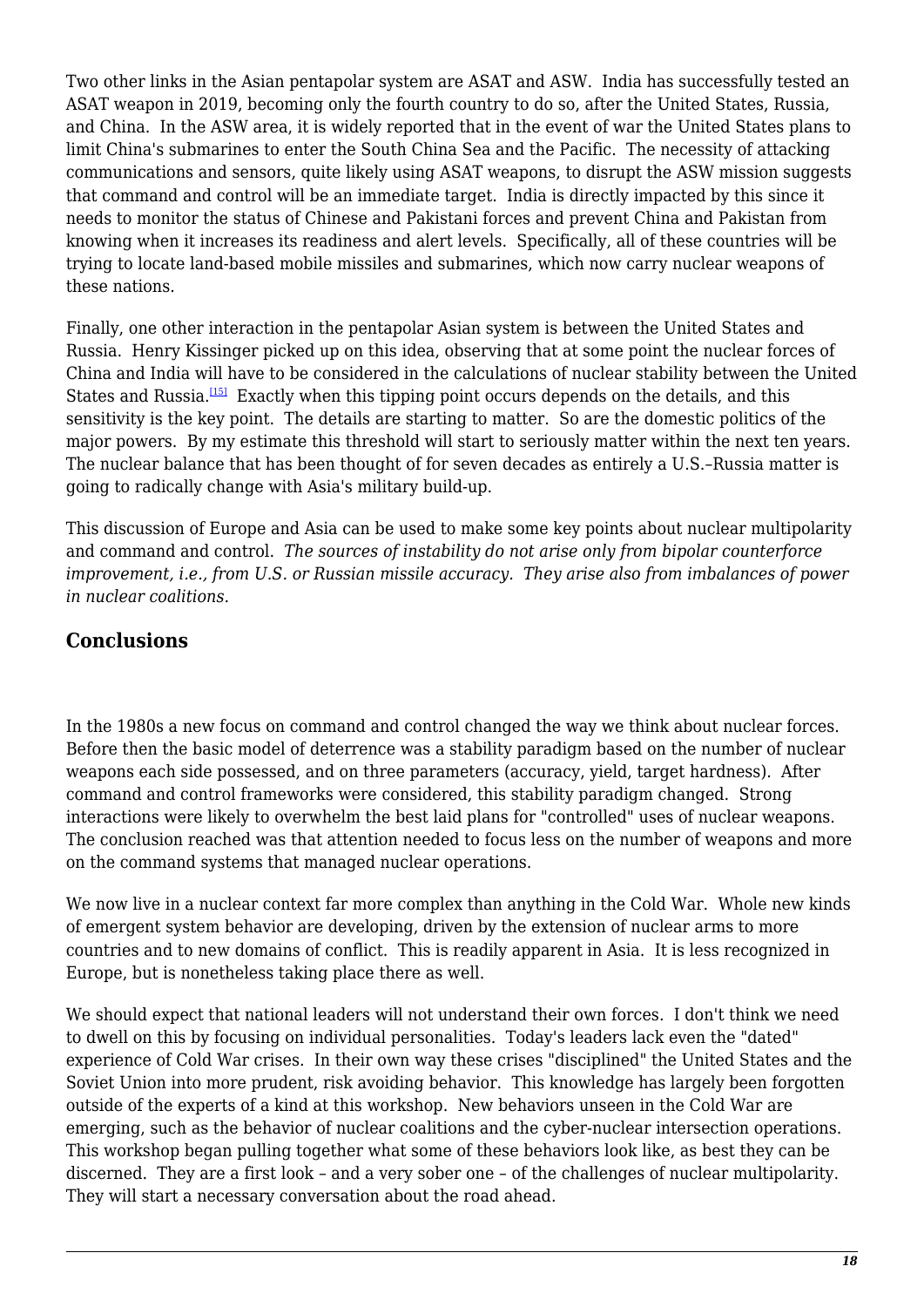#### **III. ENDNOTES**

<span id="page-18-0"></span>[\[1\]](#page-2-0) In preparing this paper, the author reviewed the 28 papers presented to the "NC3 SYSTEMS AND STRATEGIC STABILITY--A GLOBAL OVERVIEW WORKSHOP," Stanford University, January 28- 29, 2019. This essay was prepared after the workshop. In some instances, the author refers to presentations at the workshop by mentioning an author in brackets rather than providing a formal citation. In such references, the full paper by this author will be published in the NC3 Systems and Strategic Stability Project papers that are forthcoming from Nautilus Institute and Technology for Global Security.

<span id="page-18-1"></span>[\[2\]](#page-2-1) Paul Bracken, *The Second Nuclear Age, Strategy, Danger, and the New Power Politics* (New York: Times Books, 2012).

<span id="page-18-2"></span>[\[3\]](#page-2-2) Henry Kissinger, *A World Restored: Metternich, Castlereagh, and the Problems of Peace, 1812- 1822* (New York: Grosset and Dunlap, 1964).

<span id="page-18-3"></span>[\[4\]](#page-6-0) SWIFT is the Society for Worldwide Interbank Financial Telecommunications headquartered in Belgium.

<span id="page-18-4"></span>[\[5\]](#page-6-1) This draws on my extensive discussions with Robert McNamara, Adam Yarmolinsky, and others. Yarmolinsky was a senior fellow at Hudson Institute where I worked.

<span id="page-18-5"></span>[\[6\]](#page-6-2) Indeed, in the United States in 2007 live nuclear cruise missiles were moved contrary to procedures, and even contrary to the knowledge that they were live by the people handling them. See Bracken, *Second Nuclear Age*, pp. 215-7.

<span id="page-18-6"></span>[\[7\]](#page-7-0) This is the singular point of scholarly work in macro-organizational behavior theory. See, for example, Charles Perrow, *Complex Organizations: A Critical Essay* (McGraw Hill, 1993).

<span id="page-18-7"></span>**[\[8\]](#page-7-1)** Joseph S. Nye, "Nuclear Learning and US-Soviet Security Regimes," *International Organization* 41 (July 1987): 371-402.

<span id="page-18-8"></span>[\[9\]](#page-12-0) "France Explodes Nuclear Bomb at Sahara Test Site in Algeria," *New York Times*, April 25, 1961, p. 1.

<span id="page-18-9"></span>[\[10\]](#page-12-1) See Paul K. Davis, "Applying Artificial Intelligence Techniques to Strategic-Level Gaming and Simulation," Note N-2752, (Santa Monica, CA: Rand Corporation, 1988).

<span id="page-18-10"></span>[\[11\]](#page-12-2) Bracken, *Second Nuclear Age*, pp. 83-88.

<span id="page-18-11"></span>[\[12\]](#page-14-0) This is the F-35A version.

<span id="page-18-12"></span>[\[13\]](#page-16-0) Bracken*, Second Nuclear Age*, pp. 197-201.

<span id="page-18-13"></span>[\[14\]](#page-16-1) See Paul Bracken, "The Cyber Threat to Nuclear Stability," *Orbis*, Spring 2016.

<span id="page-18-14"></span>[\[15\]](#page-17-0) Henry Kissinger, *World Order* (New York: Penguin Press, 2014), p. 339.

#### **IV. NAUTILUS INVITES YOUR RESPONSE**